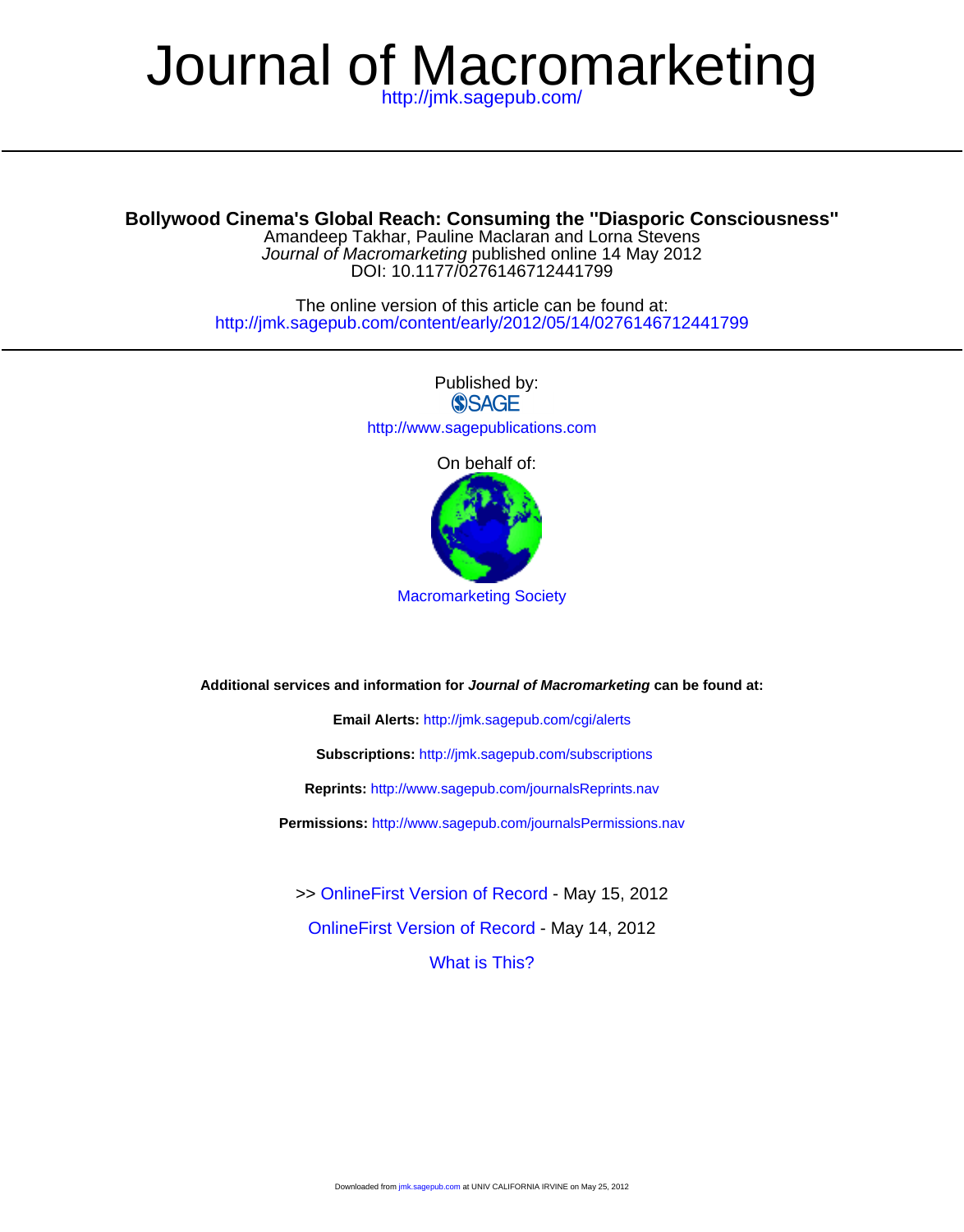# Bollywood Cinema's Global Reach: **Consuming the "Diasporic** Consciousness''

Journal of Macromarketing 000(00) 1-14 ª The Author(s) 2012 Reprints and permission: sagepub.com/journalsPermissions.nav DOI: 10.1177/0276146712441799 http://jmk.sagepub.com



Amandeep Takhar<sup>ı</sup>, Pauline Maclaran<sup>2</sup>, and Lorna Stevens<sup>3</sup>

#### **Abstract**

Using the British Sikh community as its research context, this article explores the influence of the Bollywood film genre on what Vertovic refers to as the ''diasporic consciousness'' in relation to this community. Bollywood attempts to speak to the diaspora by conveying a new sense of ''Indian-ness,'' one that is less about citizenship and more about imagined identity and community. The authors investigate what they have termed the ''Indian imaginary'' and how the values embedded therein impact on the lives of young British Sikhs. The findings discuss three emergent core themes: (1) reaffirming pride in Indian heritage; (2) evoking romance and longing; and (3) reinforcing family values and a sense of kinship within the British Sikh diaspora. The overall contribution of the article is twofold. First, it illustrates how the globalization of Bollywood affects the Indian diaspora at a local level. Second, it shows how Bollywood provides an important space for negotiating and reconciling various tensions between family-based and more individualistic value systems. Ultimately, then, Bollywood offers young British Sikhs a particular, hybridized representation of courtship and marriage that is both romantic and familial, and that serves to reconcile Eastern and Western marital relationship ideals and oppositional cultural discourses.

#### Keywords

Bollywood, British Sikh, film genre, diaspora, romance, love

The Hindi film industry, based in Mumbai, India, is popularly referred to as Bollywood, a term formed by integrating the former name of Mumbai (Bombay) and Hollywood (the center of the United States film industry). Bollywood offers an enormous production output of approximately 1,000 films a year compared with Hollywood, which released just over 500 in 2010 and indeed it has become an important catchall term for global Asian popular culture (Kaskebar 1996). Bollywood's origins can be traced back to 1913, when the first silent Indian feature film, Raja Harishchandra, was released by Dadasaheb Phalke through Bollywood's film production center, known as ''film city'' (Nihalini and Chatterji 2003). Yet, despite this longstanding history, global recognition, and numerous box office hits since the 1960s, Bollywood was only officially recognized as an industry by the Indian state on May 10, 1998. This recognition reflected the fact that India had recently become a valuable player in the global market, an ''attractive and safe site for foreign investment'' (Mehta 2005, p. 137). The prior reluctance to acknowledge that Bollywood is a major global industry probably reflects the fact that as a specific genre of film making renowned for both its popular appeal and formulaic nature, Bollywood has had to work hard to be taken seriously. Indeed, it has often been disparaged by film journalists for its characteristically overwrought and elaborate plots, escapist and fantastic storylines, exaggeratedly elaborate costumes and

settings, simplistic romantic plots, and soap opera nature (Dudrah 2006). Significantly, although other smaller film industries exist in India, such as ''Tollywood'' (the Telugu film industry based in Hyderabad, Andhra Pradesh), ''Kollywood,'' (the Tamil film industry based in Chennai), and the ''Punjabi'' film industry, none of these are quite as popular or as dispersed and pervasive as the Bollywood film industry across the Indian diaspora.

From a macromarketing perspective, it is important to understand the societal impact of processes of globalization (Eckhardt and Mahi 2004; Kilbourne 2004). To this end the study draws its theoretical framing for this study primarily from Appadurai's (1990, 1996) insights into processes of globalization and transnational identity production. In particular, it draws on Appadurai's ''theory of rupture'' (Appadurai 1996, p. 3), which takes media and migration as its twin poles of

#### Corresponding Author:

Amandeep Takhar, University of Bedfordshire, Park Square, Luton, LU1 3JU, United Kingdom

Email: amy\_takhar@yahoo.co.uk

<sup>&</sup>lt;sup>1</sup> University of Bedfordshire, Luton, United Kingdom

 $^2$  Royal Holloway, University of London, London, United Kingdom

<sup>&</sup>lt;sup>3</sup> University of Ulster, Ulster, Northern Ireland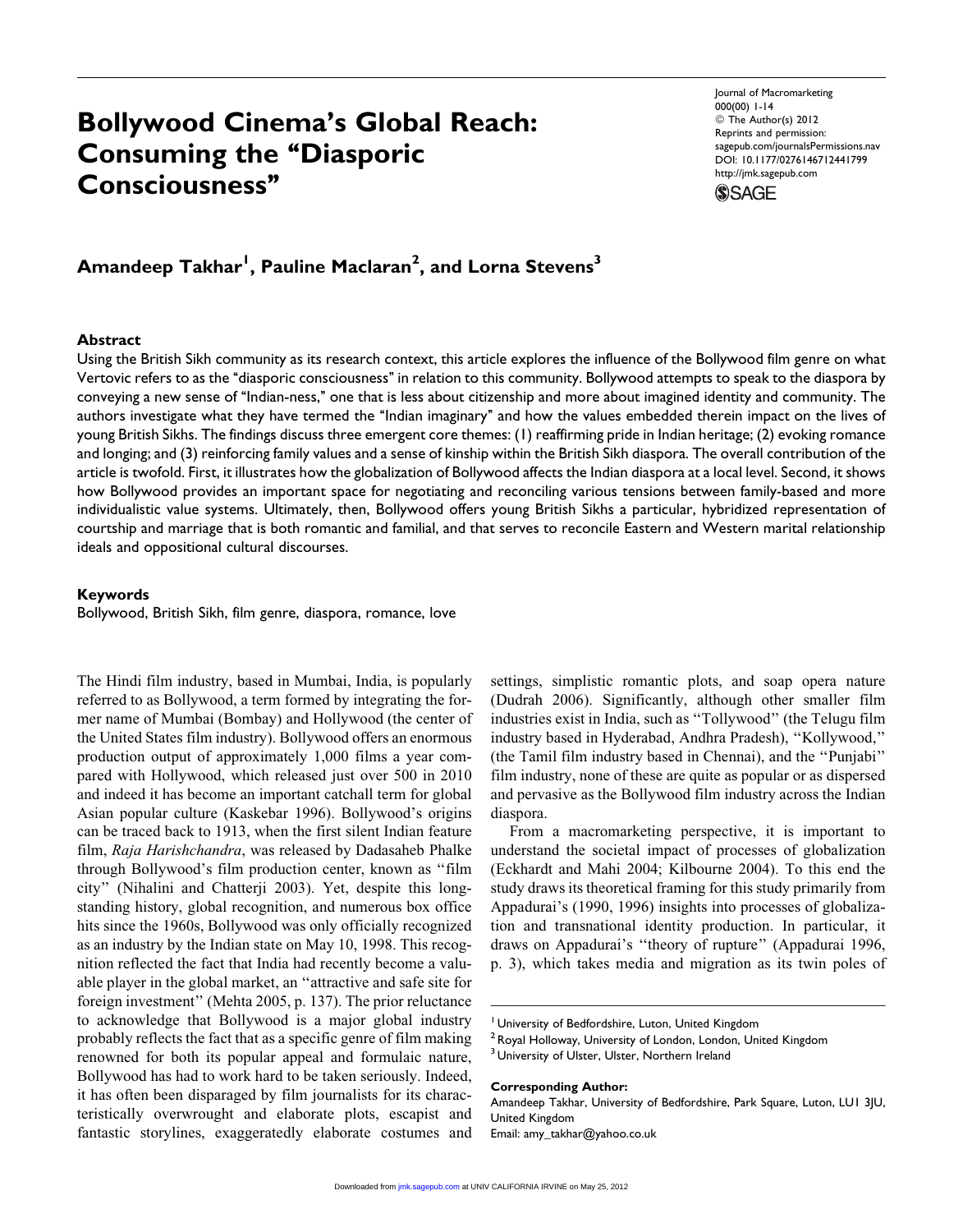influence on how modern subjectivities are imagined. Appadurai (p. 4) argues that electronic media such as the cinema, offer new resources ''for self-imagining as an everyday social project,'' thereby creating ''communities of sentiment'' (p. 8), namely groups of people that share the same feelings and imaginings. This is comparable to Anderson's (1991) concept of nations as ''imagined communities'' that can be distinguished ''by the style in which they are imagined'' (p. 6), and above all, it addresses the cultural roots of these imaginings. Anderson's work, like Appadurai's, thus emphasizes the historical role played by the media in enabling communities of readers to spring up that related themselves to others ''in profoundly new ways'' (p. 37). He particularly notes the important part played by fiction, which ''seeps quietly and continuously into reality, creating that remarkable confidence of community in anonymity which is the hallmark of modern nations" (p. 36). Both Appadurai and Anderson thus highlight the symbiotic relationship between the media, nationhood, and geographic dispersal. These latter two concepts are further elaborated on by Vertovic (2000), who refers to the ''diasporic consciousness,'' a sense of relationship across dispersed domains that give members of a diasporic community multiple reference points through which to identify with both a homeland and their country of residence (Weerakkody 2006). This is characterized by identity negotiation across these different domains that results in a synthesis or hybridization of cultures.

Using the British Sikh community as the research context, an exploration of the influence of the Bollywood genre on the ''diasporic consciousness'' is offered. First, a discussion of the background to the Bollywood film industry is offered in more detail with particular emphasis on the genre's key characteristics and how it creates imagined communities of viewers (Anderson 1991). Then the interpretivist methodology is described that sought insights into how the cultural values embedded in the Bollywood genre play out in the lives of thirdgeneration British Sikhs. Three key themes emerged as significant in Bollywood's cultural mediation of diasporic tensions that this group experience, namely: (1) reaffirming pride in Indian heritage; (2) evoking romance and longing; and (3) reinforcing family values and a sense of kinship. The overall contribution is to illustrate not only how the globalization of Bollywood affects an Indian diaspora at a local level but also how this genre opens up an important space for negotiating and reconciling various tensions between familial and more individualistic cultures that third generation British Sikhs find themselves juggling.

# An Overview of the Bollywood Film Industry

Perceived as the Indian (Hindi) version of Hollywood, Bollywood is the largest film producer in India and is one of the largest film producers worldwide. Bollywood not only denotes the large number of films made and viewed in the city of Mumbai but also the distribution, subtitling, dubbing, and viewing of these motion pictures worldwide. With the theme of what Mehta (2005) describes as a ''family love story'' (p. 139), the 1995 release of Aditya Chopra's box office hit, Dilwale Dulhania Le Jayenge, affectionately known as DDLJ, has helped to

establish Bollywood movies (and Bombay filmmakers) in overseas markets. The film was awarded the prestigious filmfare award (Oscar of India), as it exposed issues that ''migrated Indian communities may be facing, such as maintaining an Indian identity and community in a Western environment'' (Mehta 2005, p. 145). The reach of Bollywood films in India is estimated at 65 percent of India's rural population, including a relatively affluent middle class of approximately 150, 250,000 (Bhatia 2002). It is estimated that India's 800 cinemas sell 10 million tickets daily, and have 5 billion visits annually (four times as many as the United States), generating an estimated income in the region of £500 million and employing over 500,000 full-time workers (Dudrah 2006, p. 35). However, it is apparent that in monetary terms, Bollywood comes second to Hollywood in terms of global film industry status (Kerrigan, Fraser, and Ozbilgin 2004). The stars of Bollywood films are extremely popular among their targeted audiences and are highly paid, considering the budgets of the films. Significantly, the influence of Bollywood is so colossal that movie stars are elected officials, and temples are constructed for some of them (Venkatesh and Swamy 1994; Rajagopal 2001). The lead star in a film often receives as much as 40 percent royalties for a typical film, and stars are sometimes working on ten films at any one time throughout the country (Gokulsing and Dissanyake 2004). The primary objective of Bollywood movies is to provide three to four hours of escapism, and the format is often very similar for each movie, with a few songs and dances, top stars, a story between the songs of boy meets girl, lots of action, and typically a happy-ever-after ending.

However, the Bollywood film industry is more than just popular Hindi cinema for Indians in India. In many respects, Bollywood films have become an international obsession with the Indian diaspora, and these films are viewed across South Asia, Africa, South America, Eastern Europe, and Russia (Kaskebar 1996). Thus, Bollywood is fuelled by a larger audience eager to consume this genre (Britt 2002) with around 15 million expatriates accounting for 65 percent of Bollywood's earnings (Dudrah 2006). In the United Kingdom alone, there are over 4,000 video shops that cater to the consistent demand for Bollywood movies (Dudrah 2006). Furthermore, mainstream chains such as the Odeon, UCI, Vue, and Virgin cinemas have been quick to cash in on the growing demand for Bollywood movies in the United Kingdom. In fact, the Bollywood hit Lagaan was entered into the best foreign film category at the Oscars in 2005 (Dudrah 2006), and the film Devdas (by Sanjay Leela Bansali) was featured at the Cannes film festival in 2002. This marked the departure from the highly genre specific nature of films that were emerging from Bollywood to ones that offered wider appeal and were perceived to have greater artistic merit. Bollywood movies now regularly appear in the UK top 10 and US top 20 ahead of many big budget Hollywood movies.

### The Bollywood Film Genre

According to Sarkar (2008), ''Bollywood is a signifier that celebrates the uniqueness of Indian cinema in terms of certain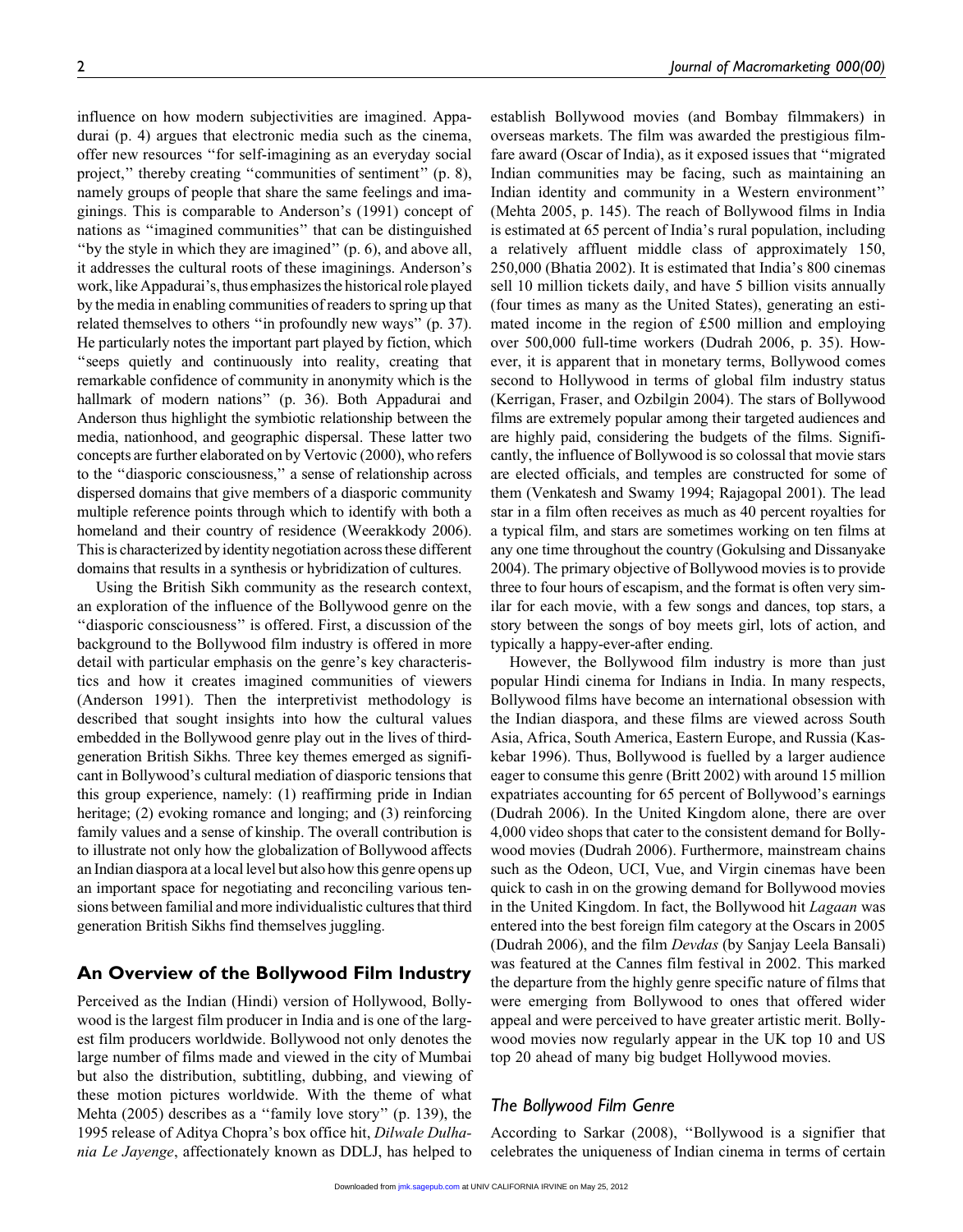essential, even reified features, including song and dance sequences, an overarching melodramatic mode, epic structures, storylines derived from mythologies and Sanskrit dramaturgy that usually lead to feel-good resolutions that intimate a set of structures that uphold a civilizational moral universe'' (p. 4). Sanskrit drama is based on music, dance, and dramatic gestures. Other influences on Bollywood include folk theater and Parsi theater, which contributes to its melodramatic flavor, namely that there is an exaggerated plot and characters in order to appeal to its audience's emotions. Hollywood, particularly its musicals, also has had a part to play in the development of the Bollywood genre. Sanskrit, the ancient religious and Indian language of the Vedas and of Hinduism, has been a particularly strong influence in Bollywood film genres, and indeed ancient religious scriptures of Sanskrit and its mythology provide the basis for numerous Bollywood films.

Similar to the Hollywood film industry, the Bollywood film industry has identified various genres of movies, such as ''devotional films, social films and topical films'' (Dudrah 2006, p. 33). However, unlike Hollywood movie genres, nearly all the famous Bollywood films have been of the romance genre. This ancient genre has its roots in the concept of fantastic and romantic adventures, often featuring a hero with superhuman qualities who goes on a quest to rescue a damsel in distress. According to Dudrah (2006), ''romance and eroticism have always featured highly across the spectrum of Indian cinema and romantic films have been popular from the very beginning of Bollywood movies in particular'' (p. 179). Each movie will have a core story and numerous small stories that are built around it, and this can include some comedy, action, and pathos. Nihalini and Chatterji (2003) suggest that, regardless of genre and themes, Bollywood movies have to be produced in such a way as to appeal to the masses and to all age groups, from a five-year-old child to an eighty-five-year-old grandfather (Miller 1975). They are required to have impressive stories, amazing and heart touching performances, lovely music, breath-taking locations, elaborate dance sequences, and perfect looking actors and actresses in the leading roles.

Unlike the Hollywood film industry, Bollywood movies have until recently largely been musicals, and indeed the success of them often depends on the quality of the music. Bollywood movie producers tend to release the movie soundtrack before the movie itself in order to increase the audience and movie sales. In this respect, Bollywood films are clearly very different from Hollywood films, as Gokulsing and Dissanyake (2004) suggest, and, unlike Hollywood films, Bollywood films typically consist of ''songs, dances, love triangles, comedy and action all mixed up in a three to four hour long extravaganza with an intermission" (p. 18). These particular types of Bollywood movies are typically referred to as ''masala'' (Indian spice mixture) movies (Ganti 2004).

A familiar and basic feature of Bollywood movies is the theme of a boy-meets-girl love story, which is set against a backdrop of binary oppositions, such as East and West, tradition and modernity, rich and poor, and so forth (Dudrah 2006). Similarly, conforming to the integration of ''binary

oppositions,'' Bollywood movies uphold the beliefs of love mythology, where love conquers all and individuals only attain completeness or a full identity by marrying for love (Harrington and Bielby 1991). However, Bollywood movies must also uphold family values and traditions, and reconciling these two potentially conflictual aspects often creates considerable tension in Bollywood films. This tension is illustrated throughout the family love story films genre and is exemplified by films such as Kabhi Khushi Kabhi Ghum (K3G), (sometimes happiness, sometimes sadness), or Hum Saath Saath Hain (we are together and support each other).

More recently, British-born, Sikh filmmakers such as Gurinder Chadha have established a new hybrid genre of ''Indian English Films'' (Chatterji 2007), such as Bride and Prejudice, a Bollywood adaptation of Pride and Prejudice by Jane Austen. This used a mixture of English, Punjabi, and Hindi dialogue and music. She also produced films such as Bhaji on the Beach (1993), Bend it like Beckham (2002), and It's a Wonderful Afterlife (2010). This genre of films tends to be about Sikhs who have grown up or lived abroad for a long time, typically in the United Kingdom. Interestingly, Britain seems to be the favored film location for some of the most renowned Mumbai filmmakers such as Karan Johar (Kabhi Khushi Kabhi Ghum 2001) and Aditya Chopra (Mohabbatein 2000). However, according to Chatterji (2007), the issue remains as to whether Bollywood has been redefined by Western sociocultural influences, or whether it has become a hybrid genre that holds its core values but has absorbed certain aspects of other influences, such as Hollywood. And indeed, Dudrah (2006) claims ''the fascination for all things Bollywood has seeped into mainstream Western music, theatre, fashion, television and the high street department stores of the West'' (p. 17). Lord Lloyd Weber produced the West End production Bollywood Dreams with Preeya Khalidas, and Bollywood has inspired a number of Hollywood musicals in recent years, including Moulin Rouge and Mama Mia.

Despite the many and complex influences that the Bollywood film genre draws on in its quest to emulate and compete with Hollywood, Rajadhyaksha (2003) argues that above all, the Bollywood genre conveys a ''new sense of Indian-ness'' (p. 32). Rajadhyaksha (2003) describes this new sense of Indian-ness as a ''freer form of civilizational belonging, explicitly delinked from the political rights of citizenship'' (p. 25). The objective is to understand a particular ''Indian imaginary,'' and how the values embedded therein impact on the lives of a ''community of sentiment'' (Appadurai 1996), namely young British Sikhs. This study explores the view that the consumption of Bollywood films ''facilitates and mobilizes the transnational imagination and helps to create new ways for consumers to think of themselves as Asian'' (Cayla and Eckhardt 2008, p. 216).

As part of this exploration, the research unpacks how the reception of Bollywood is mediated by social (Gentry and Commuri 2009) and cultural dynamics, and to do so it draws on Fish's concept of interpretive communities that emerge in response to particular genres. Similar to communities of sentiment, members of an interpretive community share the same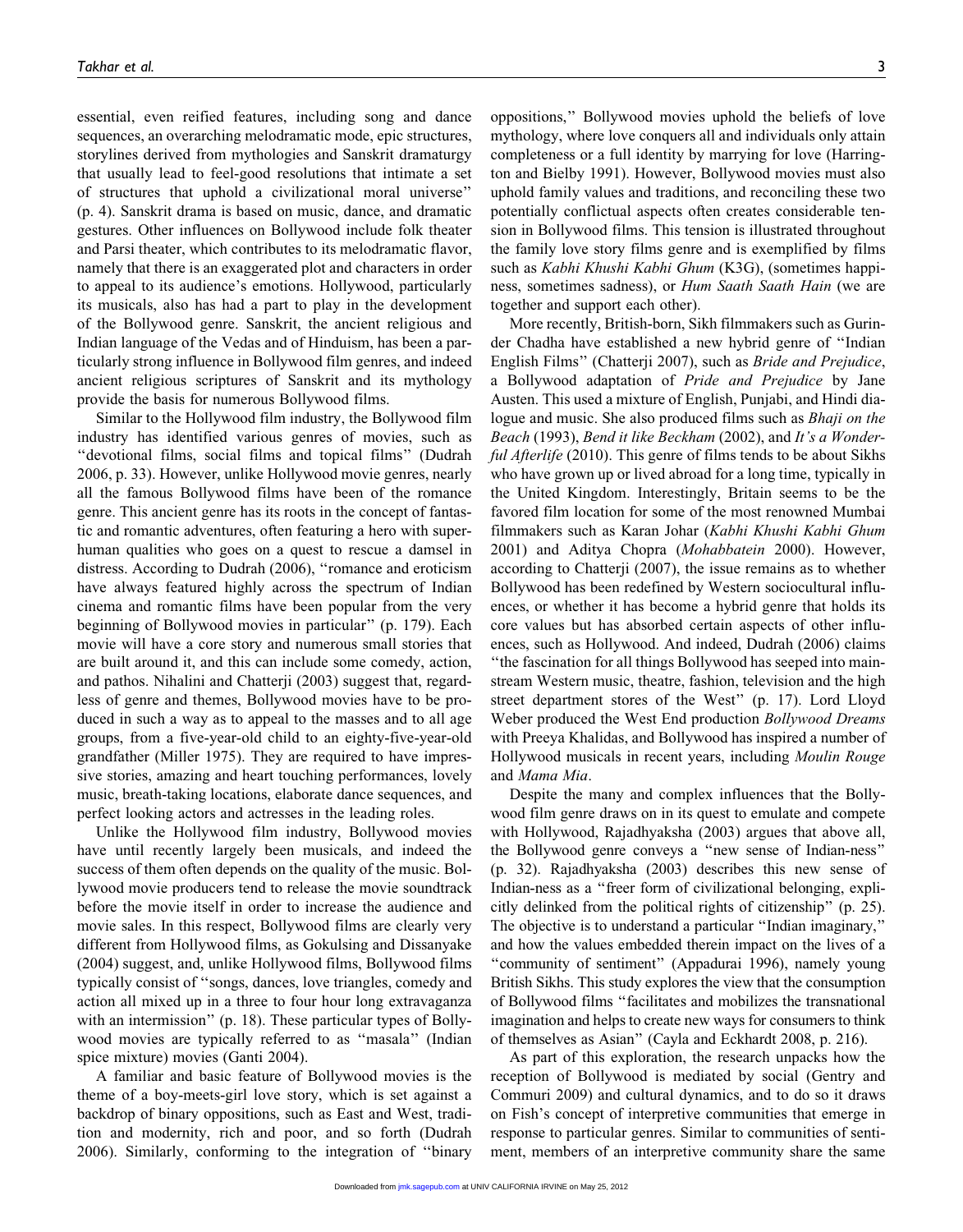emotions and fantasies, but also understand the mores and codes of a particular genre and thus interpret such genres in a common way.

There have been a number of key studies of interpretive communities in relation to nationalism and identity. Gaines (2005) study explores the difficulties of being an American doing ethnographic research on Indians in India and highlights how the concept of an "exotic other" is communicated in this process. Elsewhere, Murphy and Kraidy (2003) discuss how "orientalism" is a two-way process, whereby the East may "exoticize" the West and the West may "exoticize" the East, thus creating mutual objectification in relation to the ''exotic other.'' Murphy refers to this process as the ''negotiation and definition of Self-through-Other.'' In a study of TV viewers in Mexico, Murphy (1999) discusses audiences' decoding processes, including ideological incorporation and resistance (Fiske 1998) as well as the ritual and performative aspects of television viewing. His study underlines the fact that interpretive communities exist at both an institutional and semiotic level. He also emphasizes how the family provides ''a locus for understanding how dominant social interests... are articulated ... reproduced and reflected discursively and materially through the expression of taste, social class, and gender.''

Similarly, Parameswaran's (2001) study of Indian middle- and upper-class Hindu women's reading ofMills & Boon romances in Urban India explores the interpretive strategies employed by this community of women readers in order to negotiate and reconcile the many conflicts and contradictions between their own lives and this Western romance genre. Hence the power of interpretive communities to create particular imaginary worlds that are adapted to their own cultural contexts. This is again well illustrated by O'Shea's (1998) study of traditional Indian dance that explores how two interpretive communities in India developed two distinct styles of dance, ''with divergent notions of their pasts and futures'' (p. 57). These different interpretive communities ultimately created ''two discrete sets of aesthetic standards and choreographic conventions'' (p. 57).

Each of these examples emphasizes the importance of framing consumption of particular genres within an interpretive community context. This is particularly important for this study, given that Bollywood films are consumed in social, collective groups in specific communities and often in family gatherings and settings (Gentry and Commuri 2009). Undoubtedly, then, the authors are studying ''communities of readers,'' to use Parameswaran's (2001) phrase, and this knowledge informs their interpretive study of Bollywood.

# Methodology

The data for this article was accumulated as part of a larger study investigating the use of Internet dating by the Sikh community. As part of this research project, interviews were conducted with individuals from the British Sikh community. The overall approach taken was interpretivist, and data collection followed a multi-method design, which was a combination of netnography (i.e., online interviews; Kozinets 2002), with offline semistructured interviews. In keeping with a netnographic research approach, one of the researchers was actively immersed in the research process and acted as both an observer and participator in the study. She herself is a third-generation British Sikh, and as such she belonged to the particular interpretive community being studied. She engaged and interacted with other members of the Sikh dating community via a Sikh dating website called Shaadi.com for a two-and-half-year period (see Kozinets 1997, 2002; Maclaran and Catterall 2002). In accordance with the recommended research ethics for online research (Sharf 1999) and the European Society for Opinion and Marketing Research (ESOMAR) code of conduct, this researcher announced her presence prior to any direct interaction with informants and she assured them of the anonymity of all informants' disclosures to her. Given this multi-method approach, the netnography produced substantial fieldnotes, which documented the researcher's observations on the interactions between members on the site, as well as the researcher's own thoughts and feelings about the research process taking place and her personal reflections and experiences on Shaadi.com (2010). This approach conformed to Charmaz's (2000) advocacy of a deep understanding of the situation that influences respondents. The first Sikh families (i.e., first and second generation) came to Britain in the 1950s from India, and the key informants for this current research are the sons and daughters (third generation) of the second generation.

The study was carried out longitudinally over a period of two and a half years, and the final data set included transcripts from fifteen online interviews, fifteen offline interviews, and copious fieldnotes from participant observations. It adopted a theoretical sampling approach, which requires continual comparisons being made as the data are collected, and seeking informants on the basis of emergent constructs (Cresswell 2007). To illustrate this process, several young British Sikh users were interviewed online, and subsequently in-depth interviews were conducted with them offline, in order to explore in detail their "live"' experience of using the site, their perceptions of its role in their lives, and their interpretation of Sikh courtship. A key issue that was explored in the interviews was the influence of the Bollywood medium, and informants were encouraged to explore how the consumption of Bollywood films influenced, impacted, and implicated their hybrid identity projects as third-generation young British Sikhs with an Indian heritage, as they searched for marital partners. Given that the emphasis was on considering the influence of these forces in the context of informants' day-to-day lives, an interactive approach to interviews was adopted, in order to facilitate a more authentic conversation between informant and researcher, as recommended by Maxwell (2005). The informants for the online interviews were recruited through the Shaadi.com website's online community. The informants for the offline interviews were recruited through interaction within the Sikh community and through networking at the Sikh temple (Gurdwara), which enabled the researcher to identify users of Shaadi.com. The third-generation participants were all single and aged twenty-two to thirty-five, as this was the age group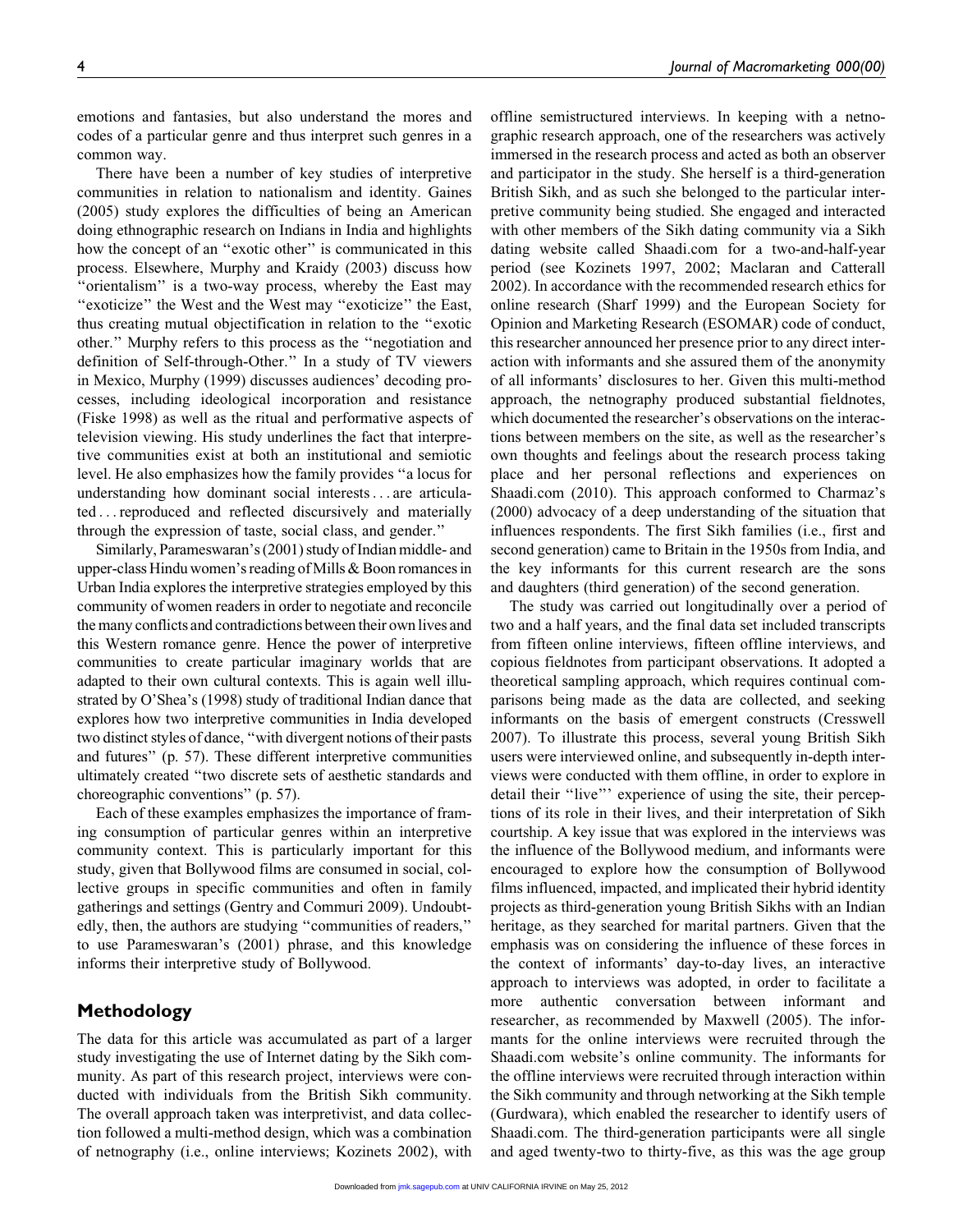that had been identified as experiencing particular tensions between parental values and those of their British non-Sikh contemporaries as they approached the milestone of marriage.

Data collection was conducted in several phases, as befitted the nature of the sampling method. The data collection, analysis, and interpretation progressed in an iterative and interrelated manner as the researcher moved between the online and offline environments. This data analysis process was in keeping with the principles for the analysis and interpretation of qualitative data recommended by Spiggle (1994) and others (Arnould and Wallendorf 1994; Strauss and Corbin 1990).

A key factor to emerge early on in the interviews was the influence of Bollywood as an important cultural reference point for enabling them to understand more about their Indian roots and gain a sense of ''Indian-ness'' and belonging. Although actors in Bollywood films largely speak Hindi and perform Hindu traditions, there is a perceived affinity with Sikh culture due to the fact that Sikhism emerged from the Hindu religion and culture. Bollywood was thus seen as exposing informants to distinctive Indian courtship rituals that had been lost in their adopted country of residence. The focus on Bollywood increased in the later phases of data collection, as it emerged as a key area for discussion during researcher probing. This is in accordance with the interpretive stance and its emphasis on respecting the emergent patterns of qualitative data (Van Maanen 1983). Much of these data emerged from the interactive phases of data collection. Such was the richness and depth of informants' discussions on the consumption and interpretation of Bollywood films that it warranted further development and explication, and this rich seam of data came to form the basis for this present article. The core research questions are: how do cultural values embedded in the Bollywood genre influence young British Sikhs' perception of courtship and marriage; and how does the consumption of Bollywood films mediate tensions they are experiencing at this important time in their lives? In the next section, the authors present around the three key themes that emerged in answer to these questions: (1) reaffirming pride in Indian heritage; (2) evoking romance and longing; and (3) reinforcing family values and a sense of kinship.

# Findings

#### Reaffirming Pride in Indian Heritage

In accordance with Dudrah's (2006) study of the effects of the Bollywood film medium on the Indian diaspora in the United Kingdom and the United States, Bollywood emerged as a key medium through which pride in Indian heritage is reaffirmed and transferred intergenerationally. Immigrant Sikh parents used Bollywood as a favored means of entertainment (and, we might add, education) in order to give their children a sense of ''Indianness.'' Pritam, a third-generation male, describes how his family encouraged him to watch Bollywood movies from a young age:

We (the family) grew up watching Hindi (Bollywood) films and we learnt a lot from them, but I think that's why my parents

used to make me watch them because they made us think about being an Indian. Actually that's probably why they used to make us go to family events too! Lol. (Pritam, Sikh Male, Online)

Pritam is aware that his parents used Bollywood movies to maintain links with their homeland culture, and he associates it with other taken-for-granted influences in his childhood such as family events. For Pritam and other young Sikhs like him who have grown up in the United Kingdom, Bollywood is a tool that teaches him about his ethnic identity. While Bollywood is a film medium with the values of the Indian nation state deeply embedded in its ideologies (Mehta 2005), it affects the Indian diaspora in very individual and local ways, according to their specific interpretive frameworks. Through consumption of Bollywood films, young British Sikhs can identify with ''both a homeland and current conditions of residence'' (Koppedrayer 2005), or what Clifford (1991) describes as ''discrepant cosmopolitanism'' (p. 312), whereby individuals experience existential presence and participation here (United Kingdom) as well as there (India). Thus, the third generation of the British Sikh community may draw on Bollywood movies to learn about Indian culture and integrate it into their identity projects (Ustuner and Holt 2007). Exposure to Bollywood enables young Sikhs like Pritam to self-monitor their own behaviors (Harnish and Bridges 2006), as well as enabling them to ensure they are conforming to traditional Indian values when necessary. Informants frequently mentioned that they found it easy to identify with Bollywood actors and actresses, because they had the same skin color as them, as Pip explains:

I could say Bollywood doesn't influence me, but it does! And they're [Bollywood actors and actresses] like us and look like us, well no I wish we looked like that, but you know what I mean? They're Indian too and look like us, like skin wise and speak like us. (Pip, Sikh Male, Online)

Pip is constructing ''collective social meanings'' (Dudrah 2006, p. 18) from his identification with Bollywood actors and actresses. It is evident, exposure to Bollywood is encouraging him to reflect on his Indian identity and to attempt to conform to these idealistic images of what being Indian means. This is an imagined sense of ''Indian-ness,'' one that is constructed by Bollywood and bought into by its viewers, who interpret these constructions in relation to their specific circumstances. Indeed, an onus to conform to the mother country's values is conveyed in the Bollywood genre by representing India as ''the exotic other,'' in marked opposition to the values of a British, Western society. These themes were recurrent throughout interviews, with other informants referring enthusiastically to Bollywood both as a mechanism to keep them ''in touch with their culture'' and to ''learn how to be'' in terms of behavior and the various role enactments that their (perceived) Indian culture dictates. This resonates with Mankekar's (1999) observation on the significance of television production and ''its conscious deployment .. to construct a pan-Indian culture based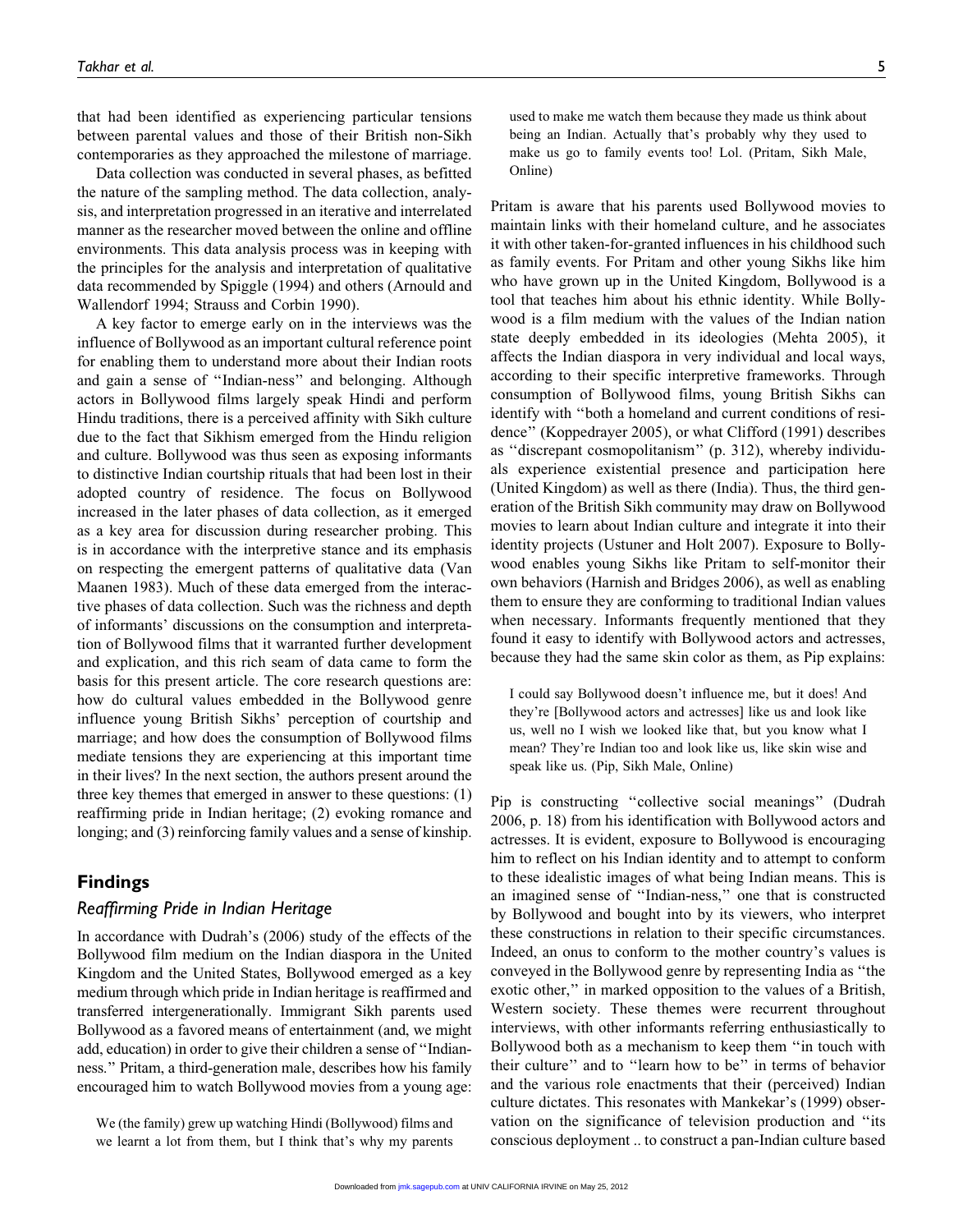on hegemonic ideologies of community and identity'' (p. 113). Jaya is conforming to such ideologies when she explains how she learnt about gender-based roles and the appropriate courtship behavior and rituals:

Well I learnt how to be in certain situations, like when the boy's family comes to see the girl and then I watch that and think, OK maybe that's how I should be. And it keeps me in touch with who I am. (Jaya, Sikh Female, Offline)

Through her consumption of Bollywood movies, the reader can see how Jaya is going through a reflexive questioning of both her behaviors and her identity, and this reflexive process is triggered by the values embedded in the genre. Although this may seem naive, it should be remembered that the informants are engaged in a search for marriage partners and at an especially vulnerable and receptive stage in their lives. For Jaya and the other young British Sikh informants, the traditional and idealized scenes portraying Indian customs and tradition within Bollywood movies evoke a longing to search for this sense of Indian-ness. However, her consumption of Bollywood films, while offering her a template on which to model her behavior and expectations, also serves to unsettle her, as she knows it is an idealistic representation of courtship. Thus Jaya suspends her disbelief as she consumes Bollywood films, but she does not totally accept the gender-based differences that she is exposed to either, and acknowledges the ambivalence she feels, while ultimately accepting the double standards that exist:

My grandmother never tells my brother, right go and take care of this or go and do this. It was always my responsibility and that's purely because I'm a girl and nothing else and it's kind of accepted in our families and if the girl doesn't do it, it's kind of like oh gosh, she's rebelling, there's something wrong with her. There's a lot of pressure on the girl and I think because of that we tend to rebel against our parents and I guess these films don't always help, but at the same time I do think a girl suits being in the kitchen more so than a boy and I do kind of shoot myself in the foot! (Jaya, Sikh Female, Offline)

As young Sikhs such as Jaya negotiate the competing pressures in their lives, the diasporic consciousness emerges as a way to resolve cultural tensions and create a hybridized culture. Bollywood films are influential from early childhood for these young British Sikhs as a favored means of entertainment. This intergenerational transference of ''Indian-ness'' represents what Vertovic (2000) describes as ''diaspora as a mode of cultural production'' (p. 153), whereby a form of diasporic consciousness emerges in the next generation members of diasporic communities. This is clearly the case with third generation British Sikhs whose grandparents emigrated from India.

Thus, third-generation British Sikhs, through their consumption of Bollywood, buy into a "transnational imagined community'' (Cayla and Eckhardt 2008, p. 216). As previously noted, Anderson's (1991) concept of nationality in terms of imagined communities is highly pertinent in relation to Bollywood. Drawing on his work (1983), this article suggests that the

world portrayed by Bollywood can be envisaged as a social and cultural construct that enables its audience to connect with the India of their collective imagination, a connection that replaces actually living in India. Anderson's concept of ''print capitalism'' is also relevant here, because he emphasizes the power of the media in creating a common forum or discourse that ensures maximum coverage and exposure for a particular media text. The massive scale of Bollywood is an excellent illustration of this power.

Fish's (1976) concept of interpretive communities is also very relevant in this context. Readers learn how to read and interpret the values and meanings of a particular text according to a common sense of identity. They are informed readers who possess both the linguistic competence and the semantic knowledge to interpret a text in the required (socially constructed) way (Fish 1976). Bollywood can therefore be envisaged as a textual construct that upholds and reinforces the cultural values of the Indian homeland. Thus, young British Sikhs form both an imagined community and an interpretive community; they are a social group united in their search for a Sikh marriage in the Bollywood-style, despite the fact that they live in a Western, British culture that contrasts with the ''imagined homeland'' of India and the interpretive community they belong to (Djelic and Quack 2010).

Kuldip, a second-generation British Sikh parent, analyses Bollywood's cultural role in her children's lives:

I think they learn something good from every film and it's their culture and they can identify with that. I think it also helps them in how they decide on their own identity.

They can relate to Bollywood films more than they can relate to Hollywood films. I would die for my religion and culture, just like our gurus did, I love it that much.

(Kuldip, Sikh Female, Parent, Offline)

Kuldip clearly uses Bollywood as a socialization mechanism and a reinforcement tool for her children. Through the family scenes portrayed in Bollywood films, second-generation British Sikhs hope to evoke a desire for kinship and family values in their offspring. The certainty in Kuldip's tone as she describes how her children can relate to ''Bollywood films more than they can relate to Hollywood films'' demonstrates the way in which she uses Bollywood movies to influence them to adopt Indian values. Kuldip's behavior is representative of collectivist behavior (Capozza, Voci, and Licciardello 2000), reinforcing values that the older generation try to feed down to the third generation through their own teachings and Bollywood movies. Educating ''Indian nationals, both at home and abroad, in Indian traditions'' (Mehta 2005, p. 145), the Bollywood film industry invokes, celebrates, and propagates the ''Indian imaginary,'' ensuring its audiences retain their ''Indian-ness'' (Rajadhyaksha 2003, p. 32), regardless of geographic location and dispersal. With happy endings that continually reinforce the Indian joint family system, the process that underpins this imaginary can be seen as one that erases any factors that may undermine this idealized picture, such as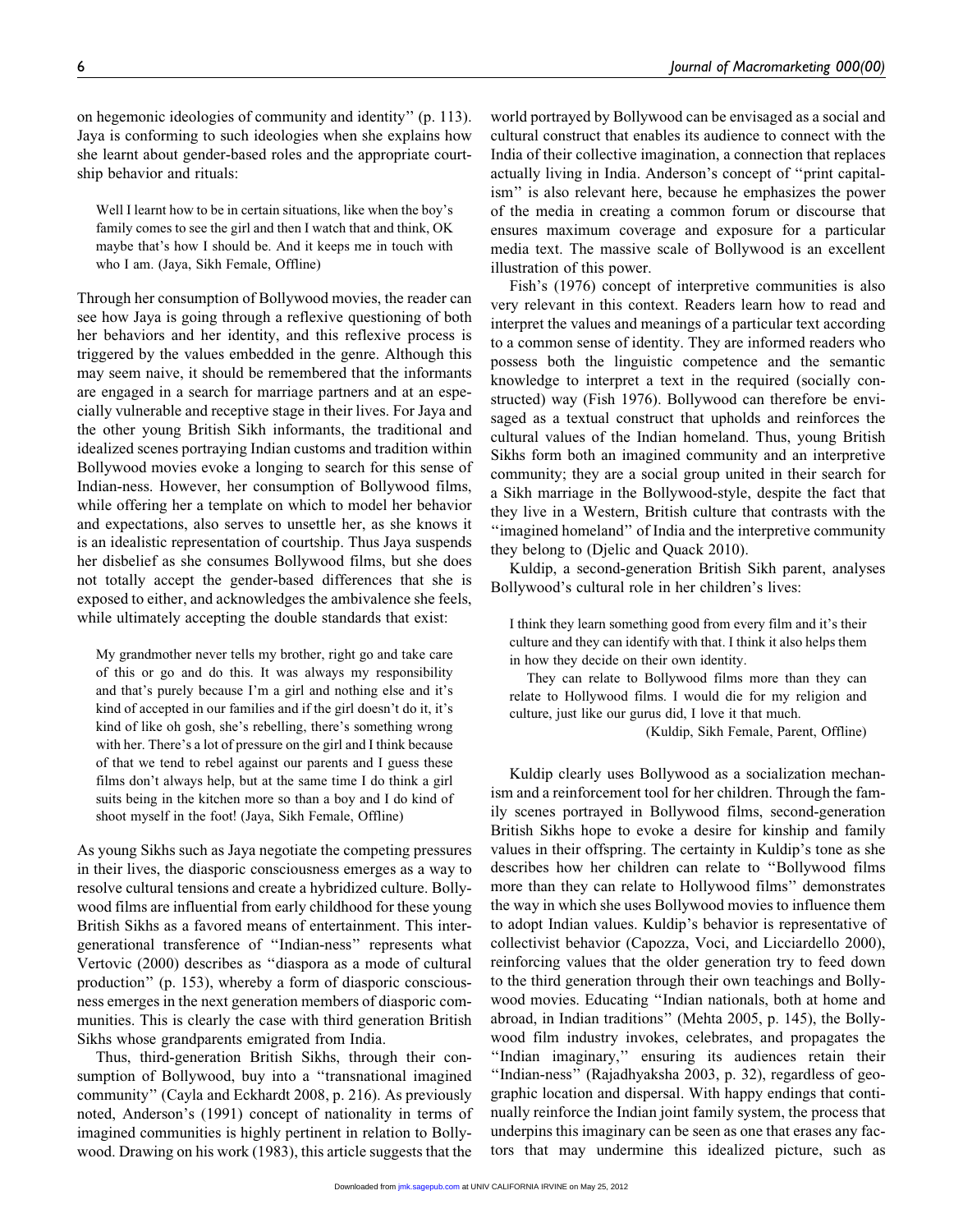intergenerational dissension or external cultural influences (Uberoi 2001). Although sometimes informants like Jaya experienced dissonance with this idealization in the light of their everyday realities, by and large the informants, like those in Uberoi's (2001) study, believed that the ideal was possible and worth striving for.

#### Evoking Romance and Longing

Bollywood narratives revolve around a love story, and it was evident during the interviews that informants' imaginations were fired by Bollywood's highly wrought stories of love and romance, reinforcing Derne's (2008) suggestion that the primary influencing factor on younger viewers is the concept of love. The centrality of an ideology of romantic love clearly resonated with informants, despite this being at odds with other cultural values that are valorized in Indian culture, such as collective, familial responsibility and duty. Thus, somewhat paradoxically, although Bollywood celebrates Indian culture and conveys a deep sense of pride in being Indian, the Bollywood film genre challenges and even undermines traditional Indian views of courtship and love, namely that love comes after marriage. Showing a marked similarity to the Hollywood musical genre, the love story has always been prominent in Bollywood films (Mehta 2005), and over the last decade the focus on idealized love has become increasingly appealing to Bollywood audiences (Punathambekar 2005), striking a particular chord with third-generation British Sikhs in search of a marital partner. Indeed, informants showed a willingness to suspend their disbelief, to paraphrase the romantic poet Samuel Taylor Coleridge's phrase, in order to embrace the romanticized discourse embedded in Bollywood films, a willingness that is well illustrated by Kulsum, a young Sikh female:

Bollywood, that's perfect isn't it? It's perfect people, perfect situation, true love constantly. That would be perfect and good. It influences you to seek a guy that would do that, but then you look at these mere mortals sitting in front of you and think. I mean obviously what they do in films encourages you to seek a person like that. I think subconsciously we are programmed to seek this film star guy, you know this Mr. Dynamic, fighting man, who is so loving, so caring, self-sacrificing. So yes it does influence me and that's why I'm probably not actually happy with a mere mortal. (Kulsum, Sikh Female, Offline)

As the above quote so aptly highlights, Bollywood love and romance is being idealized in Kulsum's eyes. She begins by uncritically reflecting on the perfection of the Bollywood world and how ''good'' it is, demonstrating a very positive attitude to the love story and admitting that she is influenced by these plots to search for a perfect man in the real world. She then takes a step back, however, acknowledging that she is aware, as a young Indian Sikh female, that she is ''programmed'' to respond in this way, to go along with the storyline and knowingly believe in it. In fact, while she demonstrates that she is aware that she is being manipulated by the Bollywood film factory, nevertheless she acknowledges that the idealistic world of Bollywood spills over into her real world and makes her resist accepting a man who is ''a mere mortal.''

The ability to willingly suspend disbelief is particularly crucial when readers are consuming texts that have strong fantasy elements, as readers are required to go with the emotional flow of the narrative and suspend any skepticism or cynicism they might have for such fantastic and implausible tales. This recalls Parameswaran's (2001) study of Indian women's reading of Mills & Boon romances. They took from the genre what they wanted, namely a romantic plot, virginal heroines, and sexual tension, but recognized that this genre bore little resemblance to their everyday lives. Kulsum also underlines the conundrum posed by such genres, as an interpretive community negotiates the commonalities and contrasts with their own lives.

Other informants wax lyrical about the perfect love portrayed in Bollywood films. Saira, a young Sikh female, describes the kind of love she longs for:

I just love it when we watch these (Bollywood) films and they have the couples and the love they have is so perfect and wins against all odds. It's so intense and so romantic, especially with the love songs that they have in the films, they are so perfect. I just watch these films and they kinda make me yearn for the guys in the film. It's a bit weird, but I really do just love them and want that kind of love. (Saira, Sikh Female, Offline)

Saira also shows awareness that this is an idealized world that is different from the real world, but nevertheless, like Kulsum, she finds herself being both absorbed by and unsettled by this ''perfect,'' imaginary world, entangled in the irresistible fabric of the Bollywood cinematic experience, and yearning to be the heroine who is loved by the kinds of men portrayed in the films. She acknowledges that it is somewhat weird for her to allow her two worlds to collide, so that she contemplates having such expectations, but once again it is evident that a willing suspension of disbelief is a key part of the consumption experience of such films. This response is consistent with the consumption of other forms of media consumption too, such as books and magazines (Belk 1987, 1989; Hirschman and Holbrook 1992; Hirschman and Thompson 1997; Parameswaran 2001).

Similar to Kulsum, Saira's notion of a ''perfect'' Bollywood love represents the ''good life'' (Belk and Pollay 1985) to Saira, and influences her expectations of her marital partner. Saira constructs her longings for love and romance around the idealized fantasy-based images that she sees in Bollywood movies. Descriptions of Bollywood movies or scenes consistently accompanied her references to love and romance, demonstrating the significance of love, romance, and Bollywood to the construction of her own identity as a young Sikh female on a quest for love, and to her understanding of herself as she envisages the milestone of marriage. Likewise, other informants admitted to living in their own ''little Heer Ranjha (Indian Romeo and Juliet) fairytale,'' reflecting Kozinets' (2008)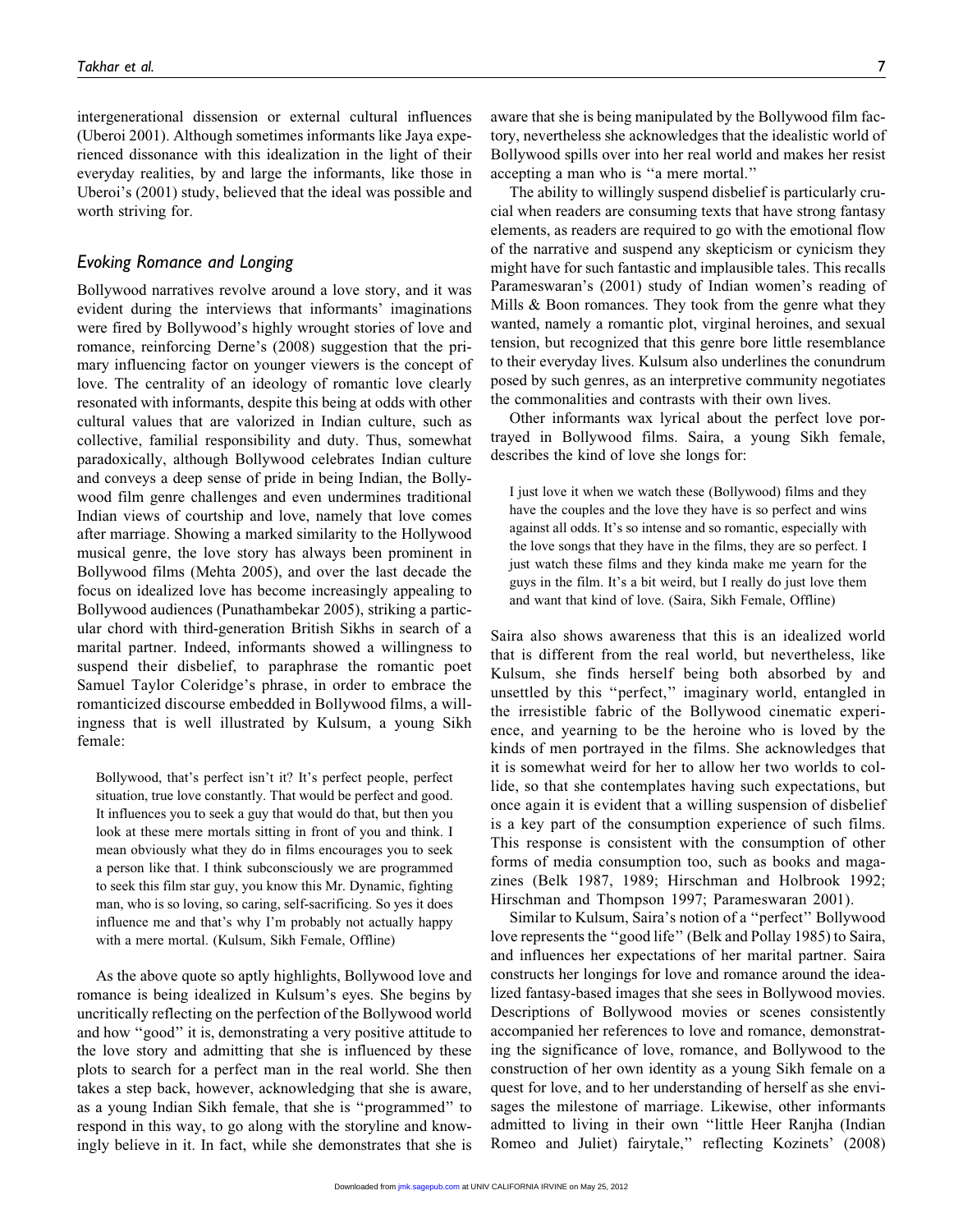observation that ''ideologies influence consumers' thoughts, narratives, and actions'' (p. 865). Here it is apparent how the fantasies and ideologies surrounding love and romance portrayed through Bollywood films influence the thoughts and actions of third-generation British Sikhs at an intensely personal level. One particular young male, revealingly naming himself "loveonmoon4u," clearly underlines a willingness to identify himself with love and romance Bollywood-style. He describes the intense love and romance that he longs for as a result of watching Bollywood movies and the associated suspension of disbelief that he engages in:

Watching Hindi films, I think what I want from marriage is this. We shall meet as true friends, true lovers forever and always [marriage]. Love is a unique feeling and this is what I'm looking for. Love, trust and commitment can conquer the longest distance. I want love, life and happiness. Love that knows no barriers. (Loveonmoon4u, Sikh Male, Online)

As loveonmoon4u describes his longings, he adopts the melodramatic tone and style of the Bollywood film genre, showing how personally involved he is, and acknowledging that Bollywood influences his notions of love and romance, exemplifying the impact this medium and its attendant ideologies have on him (Kozinets 2008). His own description of love is intense and passionate, recalling a love scene from a Bollywood movie. The Bollywood love that young British Sikhs from the Indian diaspora long for conforms to the beliefs of romantic love mythology embedded in the Bollywood genre, whereby love conquers all and individuals only attain completeness by choosing a partner who is their soul mate (Harrington and Bielby 1991).

Young British Sikhs described being ''mad about Bollywood,'' and third-generation females such as Shabs frequently said things such as:

I am mad about Bollywood. It's all about romance and happiness. People in them have struggles, but believe in love and romance. That helps them get through everything. Bollywood films get me through. I just pray my prince would come and save me! (Shabs, Sikh Female, Offline)

Suspending their disbelief, young British Sikh females similar to Shabs, consistently referred to searching for the love of this "prince," paralleling the plots of so many Bollywood movies, and often they are immersed in the Bollywood world to such an extent that they see themselves in the narratives, playing the roles of the heroes and heroines. Shabs conveys her absorption in and enthusiasm for the Bollywood genre, acknowledging that the genre gives her a belief in romantic love, and she hopes that someday her prince will come. Interestingly, the reference to the ''prince'' demonstrates the Western influence in the lives of third-generation British Sikhs, as typically the notion of being rescued by a handsome prince is a tradition that derives from European fairytales, romances, and chivalric adventures dating back to the seventeenth century. Clearly, the plot of a

prince rescuing a damsel in distress resonates across cultures and through time, and often finds its way into both Bollywood and Hollywood films.

The romance has historically been at odds with marriage, as romantic love is perceived as emotive and passionate, whereas married love is perceived as more companionable and pragmatic. Its importance in Bollywood films thus underlines a fundamental tension experienced by young Sikhs in search of a marriage partner. The Bollywood love that third-generation British Sikhs seem to be searching for is compatible with Illouz's (1997) notions of romantic love, whereby ''romantic love is irrational rather than rational, gratuitous rather than profit-orientated, organic rather than utilitarian, private rather than public'' (p. 272). Through the consumption of Bollywood movies, young informants seemingly embed themselves within this compelling reading community (Parameswaran, 2001), aspiring to be the heroes and heroines of their own romantic narratives, recreating and reenacting the search for true love and the eventual completion of that search in marriage with the man or woman of their dreams.

# Reinforcing Family Values and a Sense of Kinship

In contrast to Hollywood's more individualized notion of love and romance that often focuses on a romantic hero and heroine, Bollywood love stories are always embedded within a wider context that maintains Indian social values, particularly the role of the extended family, its hierarchy, and the collective responsibility for family members. This system ensures that individual wants are subordinated to the greater interests of the family collectivity (Das 1976). Indeed, Mehta (2005) describes these films as ''family love stories'' (p. 136), reflecting the Bombay film industry's long history of producing ''family films which wove a happy marriage between Indian traditions and the global market,'' according to Mehta (2005, p. 136). Moorti (2003) observes that the Bollywood film medium is exemplary of the ways in which ''transnational media practices facilitate such longings and desires'' (p. 358). Bollywood films are ''ideological fields'' (Kozinets 2008, p. 865), where the ideology of romantic love intermingles with a traditional ideology of family-centric values. As Saira rationalizes the role of the Bollywood film genre in her life, she negotiates tensions between her desire for romantic Bollywood love, and her desire to display parental respect, arguably the most important value in Indian culture. The following extract also shows the importance in this interpretive community of differentiating themselves from the undesirable aspects of "the other," in this case British culture. This recalls the elitism and oppositional discourse noted in other studies of Indian culture, such as Parameswaran's study of women readers of romance fiction in India, who upheld traditional Hindu values of ideal femininity in preference to contemporary Western women's perceived values. Saira observes:

Bollywood is always all about love and I love that about Bollywood films. It's so nice to see these perfect love stories and the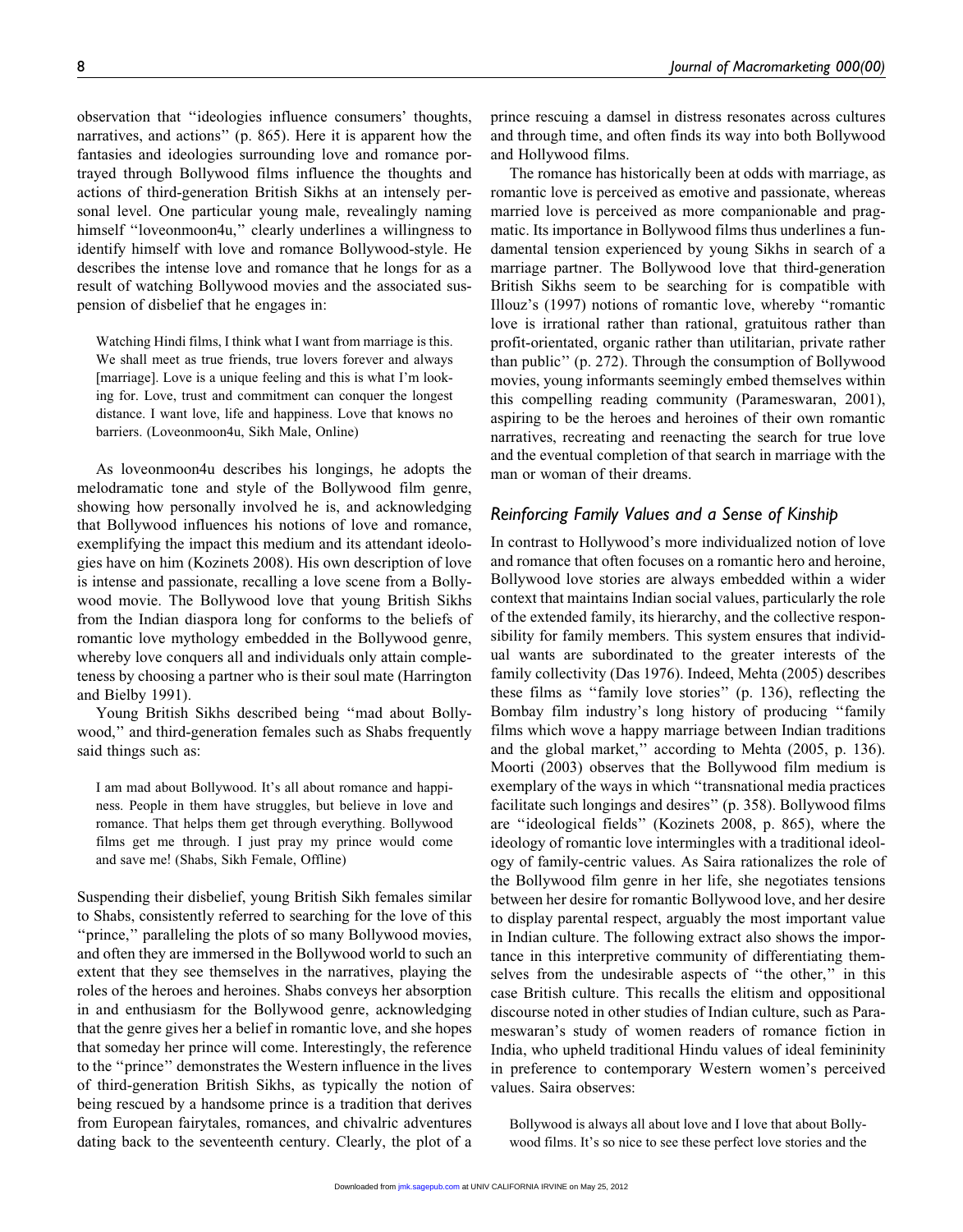happy ever after, it makes me feel warm inside watching that. Yet I also kind of learn about the Indian culture and think about how I should behave as a young Sikh girl and keep my parents respect in the community and can't really be running around with loads of boys like I'm white. (Saira, Sikh Female, Offline)

Although seeking out love or finding your own marital partner is not always readily accepted in her community, where arranged marriages are still common, Saira certainly values the fact that Bollywood goes against such traditions and celebrates the pursuit of love and romance. In tandem, however, she equally treasures the familial Indian values that are portrayed. Again, there are obvious self-monitoring processes taking place, as she is encouraged to reflect on her own behaviors and actions as she seeks a marital partner. Interestingly, it is important for her to distinguish herself from ''white'' courtship behaviors, which are perceived as being too individualistic and possibly promiscuous, and disrespectful to one's parents and community.

The familial ideologies displayed relating to family and kinship within Bollywood films influence young British Sikhs at an individual and collective level, affecting both their own identity construction and that of their family (Price and Epp 2005). Like Saira, Jas also discusses how Bollywood has played a primary role in maintaining Indian familial values.

I've learnt loads from Bollywood films about our culture and how to behave. I learnt what's important and what's not. Especially from the older films, that we used to watch together. And now going through the whole marriage thing, I honestly have to say I realise the importance of tradition and stuff that much more and think I've learnt through Bollywood. I know I need to respect my parents and behave in a certain Indian kinda way! Especially as I've got older. (Jas, Sikh Female, Online)

In these ways, Saira and Jas exemplify Shukla's (1999) point that the ''Indian-ness'' that is learnt and adopted through Bollywood films is ''at once a language of locality, of serving to articulate migrants place in society, and of (inter-) nationality, to shore up their position in a particular notion (and materiality) of India'' (p. 21). As such they embrace the ''Indian imaginary'' that Bollywood celebrates.

As in the Reaffirming Pride in Indian Heritage subsection and again in Jas's discussions above, an important aspect of the Bollywood genre of "family films" and "family love stories" is that it facilitates family consumption from an early age. In this way, the Bollywood film industry's attempts to ''reproduce the Indian nation'' (Mehta 2005, p. 137) globally through Bollywood are successful. For young British Sikhs, the role of Bollywood in their lives is not simply about the oppositions between the Western and Indian values, ''but rather underscores diasporic identity formation as a negotiation between cultures and epistemes'' (Moorti 2003, p. 364). Mehta (2005) suggests that Bollywood's representation of Indian tradition is located within a moral and ethical code, with women playing a fundamental role in maintaining the patriarchal Indian family. Similarly, Punathambekar (2005) describes how it is Indian mothers who watch Bollywood films with their children and interpret the narratives for them. This was certainly true for the second and third generation of the British Sikh community; the consumption of Bollywood films was a truly collective family time, as Sanya, a second-generation mother, describes:

We call ourselves Sikh and we call ourselves Punjabi. Our culture is the Indian culture and it is according to that, that we live and teach our kids, and Bollywood films show the kids how to behave and how our culture works. Sometimes I have to explain to the kids what is happening when we are watching them and the things that they don't understand, but the kids always watch them with me and we all learn different thing from them about our culture. (Sanya, Sikh Female, Parent, Offline)

In this way, Bollywood establishes its credibility with this diasporic group as the bearer of ''Indian-ness.'' The experiential, collective, and family consumption of Bollywood movies and the ''Indian imaginary'' work in different ways, depending on levels of acculturation to the Western world. Some secondgeneration parents such as Sanya endeavor to condition their children to reject Western culture and the individualism associated with it, and Bollywood is a tool that they utilize to assist them in this process. For parents like her, Western media, such as films, music, soaps, and wider sociocultural trends (e.g., dating, divorce, etc.) are all evidence of a corrupting Western influence that threatens familial and traditional values portrayed in a Bollywood movie (Punathambekar 2005). Therefore, Bollywood is a tool that mothers like Sanya use to balance the acculturation of their children to the West (Prasad 2000) and that also serve to ensure that they maintain Indian values. Thus, mothers use Bollywood films as a means of reinforcing long-standing cultural traditions, moral values, and life lessons (Punathambekar 2005). Uberoi (1998) explains, ''whether at home or abroad it is the Indian family system that is recognised as the social institution that quintessentially defines being Indian'' (p. 308). As such, the idea of the Indian family becomes a trope for identity maintenance and resistance to cultural change. It also recalls Murphy's (1999) observation that the interpretive community of the family serves as both an institutional and a semiotic concept to ensure that social and cultural interests are upheld and disseminated.

According to Mehta (2005), the global recognition of the Bollywood film industry and the way in which it is able to control the contents of its family films enables the Indian state to control the specific messages and ideologies that it wants to transmit. Third-generation British Sikhs repeatedly described a modern Bollywood film that significantly influenced them known as Kabhi Khush Kabhi Ghum (Sometimes happiness, Sometimes Sadness/K3G). Simran and Baz in particular seemed to be influenced by this Bollywood family love story and the Indian family values that they portray, as they both felt it was a film that enabled them to reconnect with Indian culture and its collective values: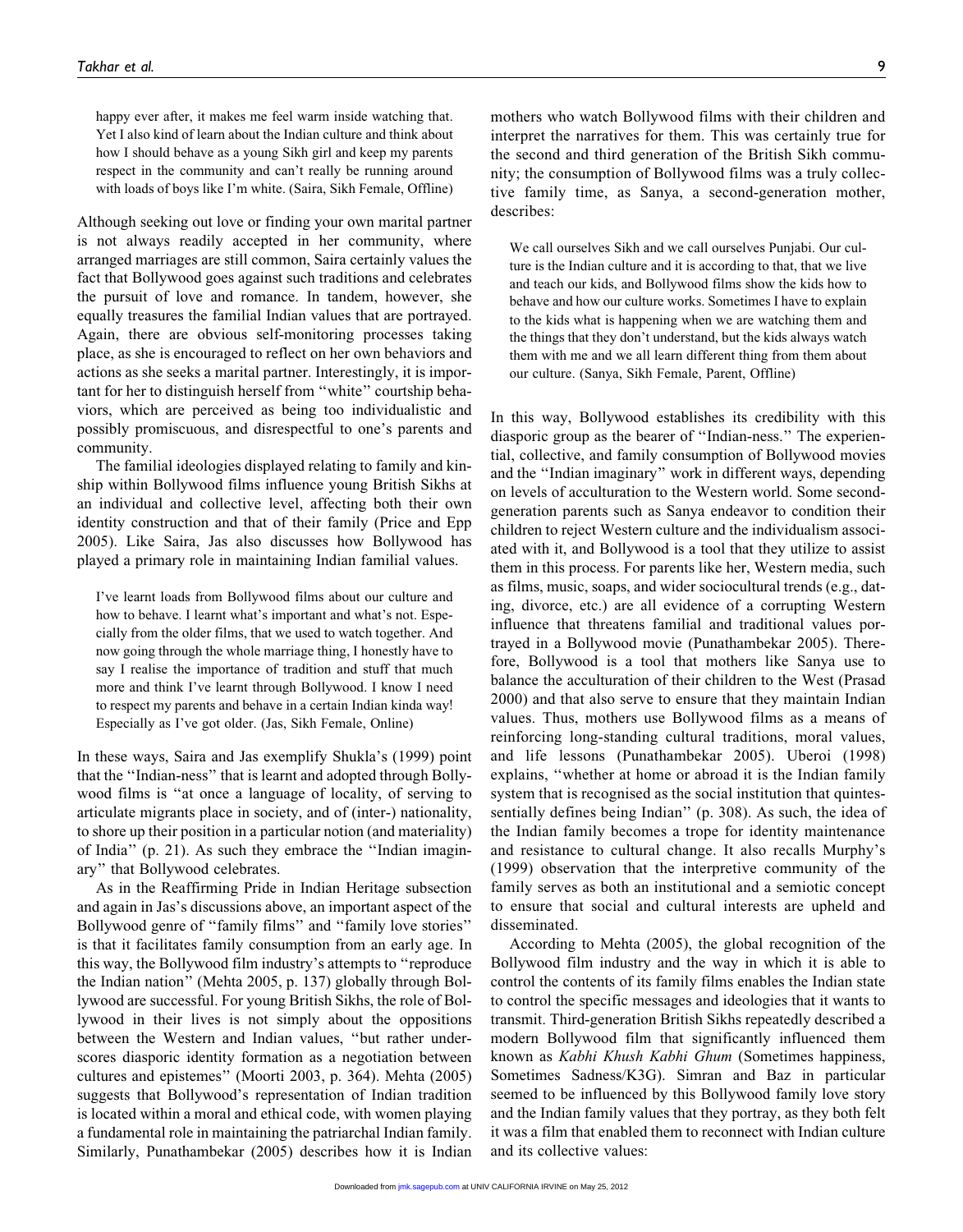"Kabhi Khushi Kabhi Ghum, that's the one film that I rate and love, oh and Dilwale Dulhania. But K3G, it's got everything in it. It's about family, loyalty, understanding, relationships, lots and lots of emotions and love on every level. This is one film that I can watch over and over again. It's kinda made me think a lot about marriage and what's important, and you don't really see what it's like for your parents either, but from that film I could see, I learnt about how traditions are important.'' (Simran, Sikh Female, Online)

Kabhi Khushi Kabhi Ghum is a good film, I love that film, and I never used to watch films that much until that film came out. When I watched that film I realised the importance of my mum and family and how much we should do for each other and sticking together and stuff. But then I also like the love story in it as well and how she is such a nice, sweet, innocent girl. I think watching that film so many times I have taken something new from it every time, and am more sensible and know about more traditions and stuff now. (Baz, Sikh Male, Online)

Both Simran and Baz evidently value the considerable role that Bollywood plays in their lives. The scenes from Kabhi Khushi Kabhi Ghum have evoked a state of self-reflexivity, whereby they reflect on their own lives and identities. They each experienced the consumption of this particular Bollywood movie repetitively, and through this process the importance of family values and family feelings are reaffirmed (Mehta 2005). Kabhi Khushi Kabhi Ghum is a family love story that is significant in the revival of the Bollywood film industry across the Indian diaspora, as it is located in both India and the United Kingdom. For example, the father of the hero, Mr. Raichand (Amitabh Bachan), consistently conveys the significance of upholding family values at any cost, as well as gaining a good education from a Western institution. This is a good example of the dual pressures that parents exert on their children. In fact, it is ''the Indian diaspora aspect of globalisation that has been best expressed in film, and the experiences of Indians in the United States and the United Kingdom dominate'' in Bollywood films, according to Singh (2004). Significantly, in Dilwale Dulhania La Jayenge (DDLJ), Raj (the hero) living in the United Kingdom repeatedly tells Simran (the heroine) that they cannot elope, but their union must be blessed by their families. This is exemplary of the combination of the Hollywood love ideology with the traditional Indian values that constitute Bollywood movies. While Simran (the heroine) also a nonresident Indian (NRI) based in the United Kingdom conforms to the Hollywood love ideology, Raj the hero conforms to the ideals of the Indian community. Scenes such as these encourage young Sikhs to identify with the tensions that are being negotiated because they are experiencing similar conflicts in their own lives.

# **Discussion**

The findings, have highlighted three key themes around nationality, the love quest, and the family. In reality, however, these themes intertwine and overlap in compelling and powerful

ways, to reconcile the conflicts surrounding Indian-ness for third-generation Indian Sikhs in Britain. Uberoi (2001) writes that Indian popular cinema highlights conflicts between dharma (social duty) and desire, and between freedom and destiny, all of which must be reconciled before a happy ending can be attained. This can be seen clearly in the present study. In Bollywood films, the intergenerational conflicts and differing expectations are erased or hidden, subsumed under an overarching narrative strategy that offers a solution to these three aspects for this particular community of sentiment: an idealized view of Indian national identity, the triumph of romantic love, and a celebration of the joint family system, a system that is increasingly challenged by changing social, cultural, and global processes.

This study extends previous research in two ways: first, it demonstrates how the global Bollywood film medium affects the Indian diaspora on a local level and reinforces familial and traditional Indian values. Second, it identifies how this wide reaching and unique genre of cinema has become an important yet overlooked tool in the identity negotiation of a particular interpretive community and Indian diasporic group, namely British Sikhs.

# Consuming the Indian Imaginary within the Indian Diaspora

The study extends previous theories relating to the Indian diaspora (Moorti 2003; Punathambekar 2005, Lindridge and Dhillon 2005) by analyzing the local effects of consumption of the globalized Bollywood film medium on young British Sikhs. The research findings elucidate the link between the globalised Bollywood film medium and the quest for love and romance that is evoked within this interpretive community. Whereas previous research has tended to focus on the Indian diaspora in the United States and Canada, this study has focused on the localized effects of Bollywood within an ethnic group in the United Kingdom. The study shows how the ''transnational communities imagined within Bollywood films find their locus in private, domestic and intimate spaces'' (Moorti 2003, p. 357), and how they influence the third-wave Indian diaspora by invoking the ''Indian imaginary'' and reinforcing a sense of ''Indian-ness'' in their audiences. Importantly, third-generation British Sikhs described films by Bollywood producers such as Karan Johar or Yash Chopra, not films with a Sikh or Punjabi context, for example, Bride and Prejudice by Gurinder Chadha. Bollywood cinema thus appears to be exporting ''Indian nationalism itself a commodified and globalized product'' (Rajadhyaksha 2003, p. 37). As such, Bollywood speaks to an imagined community that is simultaneously restricted and sovereign, to draw on Anderson's (1991) work in relation to national identity creation.

In addition, much of the previous research has tended to focus on the localized affects of the Bollywood film medium on those of the second-wave (second generation) Indian diaspora (Punathambekar 2005; Dudrah 2006). This study has focussed on the localized affects of the global film medium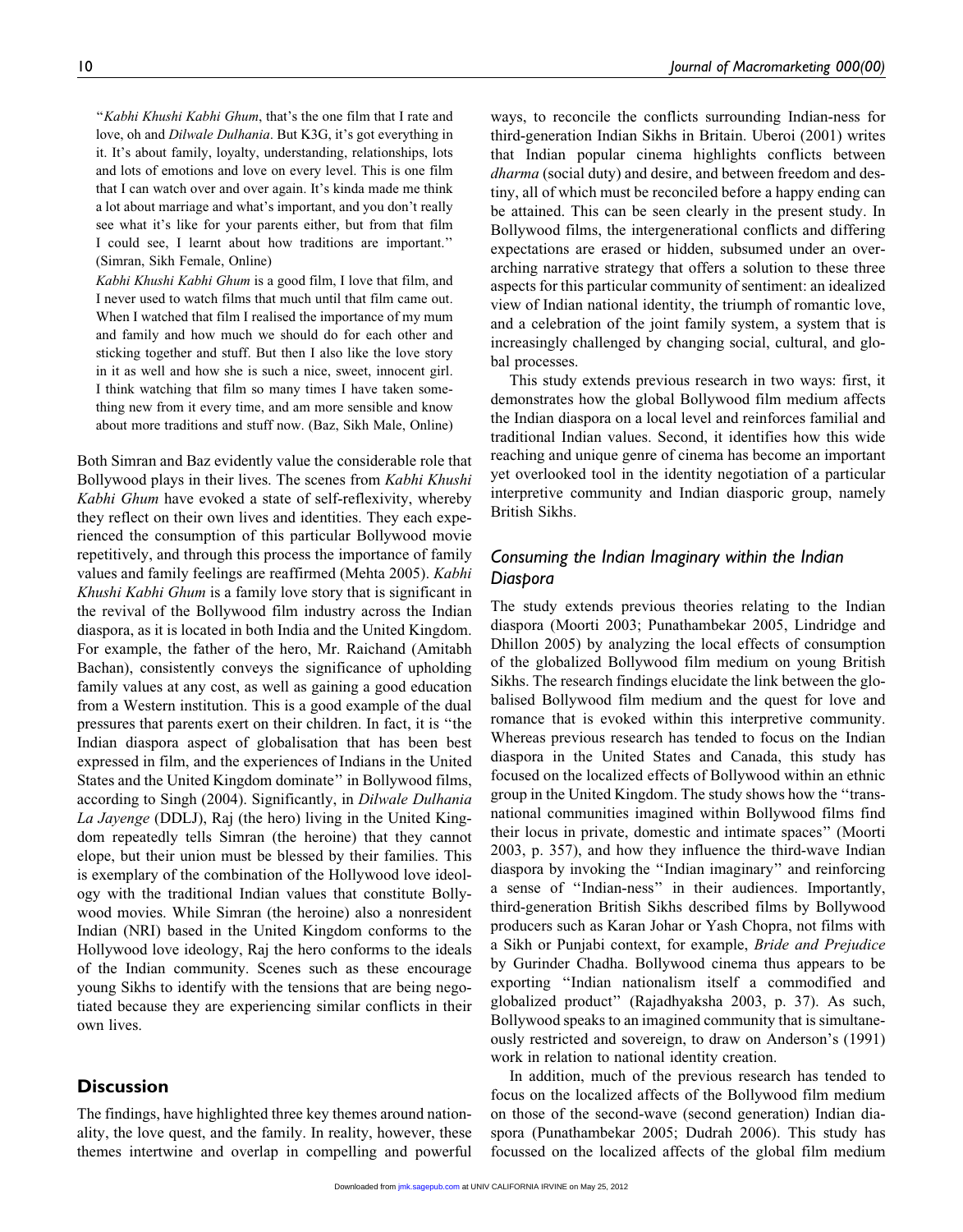in relation to the third-generation of British Sikhs. The findings indicate that young third-generation British Sikhs represent a "diaspora as a mode of cultural production" (Vertovic 2000, p. 99), where diasporic communities are placed in a context of transnationalism and globalization and participate in the production and reproduction of social and cultural phenomena. In this respect, it is clear that the Indian diaspora becomes highly self-reflexive through the consumption of Bollywood films, and this process stimulates a path of cultural reinforcement, whereby familial Indian values are strengthened.

By focusing on third-generation young British Sikhs who are experiencing dual cultural influences, it became clear that through the consumption of Bollywood films a desire for a specific type of love and romance emerged, one that defied traditional Sikh notions of courtship and marriage, but also opposed Western notions of love and courtship which is framed within an individualistic discourse. This dualism creates a hybrid ideology of love that is simultaneously romantic and familial. As members of a diasporic community, they are able to ''shift between and negotiate among the different domains and conditions that constitute his or her identity'' (Koppedrayer 2005, p. 100). Typically, as with any Bollywood love story, the quest for true love does not run smoothly, and as young British Sikhs search for romance, Bollywood helps them negotiate these dualistic tensions by creating ''a specific affective mode'' to evoke ''amatory desires'' (Jha 2007, p. 109).

As members of a transnational diasporic community, the consumption of Bollywood films enables them to construct a ''community of sentiment that is articulated in the domestic idiom'' (Moorti 2003, p. 356), one that emphasizes the significance of pride in their ''Indian-ness,'' the significance of their familial Indian values, and the longing for a uniquely hybridized kind of love. This community of sentiment provides a constructive and personalized way to conceptualize the longing for a sense of Indian-ness. As members of this transnational diasporic community, they encourage one another to collectively feel a sense of pride in their Indian heritage and culture via Bollywood films, which serves as a normalization discourse to transmit Indian traditions and values (Jha 2007). Given that the consumption of Bollywood films takes place in a family setting, it seems that the Indian family system is a ''social institution that quintessentially defines being Indian'' (Punathambekar 2005, p. 160), regardless of geographical location.

The key part played by the family in the ''interpretive community'' of Bollywood reminds us that families are institutions which provide "implicit and explicit 'rules of the game' that must be observed'' (Murphy 1999, p. 12). Murphy's study of family TV viewing in Mexico and our this study of family viewing of Bollywood in the United Kingdom both highlight this. One is also reminded of Parameswaran's (2001) study of Indian Hindu women's reading of Mills & Boon romances. Each of these studies underline the importance of contextualizing readers' or audiences' engagement with media by analyzing other activities that surround particular genres' consumption, such as social settings and the dayto-day lives of these interpretive communities.

#### How Bollywood Impacts on British Sikh Identity

It is widely acknowledged that issues relating to belonging and identity are consistently experienced by diasporic communities. According to the former prime minister of India, Atal Behari Vajpayee (2003) ''the biggest challenge facing every immigrant community is to integrate harmoniously into the political and social life of the host society, while preserving and cherishing its civilizational heritage.'' As third-generation British Sikhs face this challenge they ''tap into the warehouse of cultural images'' that Bollywood offers, thereby creating ''a visual grammar that seeks to capture the dislocation, disruption and ambivalence that characterizes their lives'' (Moorti 2003, p. 359). For young British Sikhs, the consumption of Bollywood films is associated with the ''cultural survival of self'' (Jha 2007, p. 104), as a means to reaffirm the Indian aspects of a hybrid British Sikh identity. As the ''unofficial ambassador abroad'' (Vajpayee, 2003), Bollywood assists in the maintenance of an Indian identity. Significantly, though, this is a "new Indian" identity (Jha 2007, p. 104), an identity that is hybridized and that challenges both traditional British and Indian national identities. It is created through and for a diasporic consciousness that seeks the best of both worlds.

The filmmaker Subhash Ghai suggests that the reason why the Indian diaspora relate so well to Bollywood films is that they are about ''Indian souls dreaming Indian dreams in a vibrant foreign land'' (2003). Films such as K3G and DDLJ, set in both India and the United Kingdom, represent this diasporic community, and the actors and actresses within these films significantly influence the identity construction of thirdgeneration British Sikhs because the romantic identities portrayed are depicted by individuals with similar physical characteristics, and, importantly, they face the same familial challenges. As members of an interpretive community, then, they understand the terms of reference inscribed in the genre. The love and romance portrayed within Bollywood films is manipulated to portray a slightly ''feel good version'' (Punathambekar 2005, p. 164) of Indian culture, and its notions of courtship and romance, therefore making the love stories in Bollywood films more compelling and emotionally accessible to young third generation British Sikhs. This reinforces the fact that ''popular cultural products emerge as a locus for the maintenance and constitution of a shared identity'' (Moorti 2003, p. 373). As previously noted, they also serve to enforce particular social and cultural norms and traditions.

#### Conclusion

This article has discussed the influence of the Bollywood film genre as an important cultural reference point for young thirdgeneration British Sikhs seeking to understand more about their Indian roots and gain a deepened sense of ''Indian-ness.'' The research has shown how Bollywood films have become an international obsession with the Indian diaspora (Kaskebar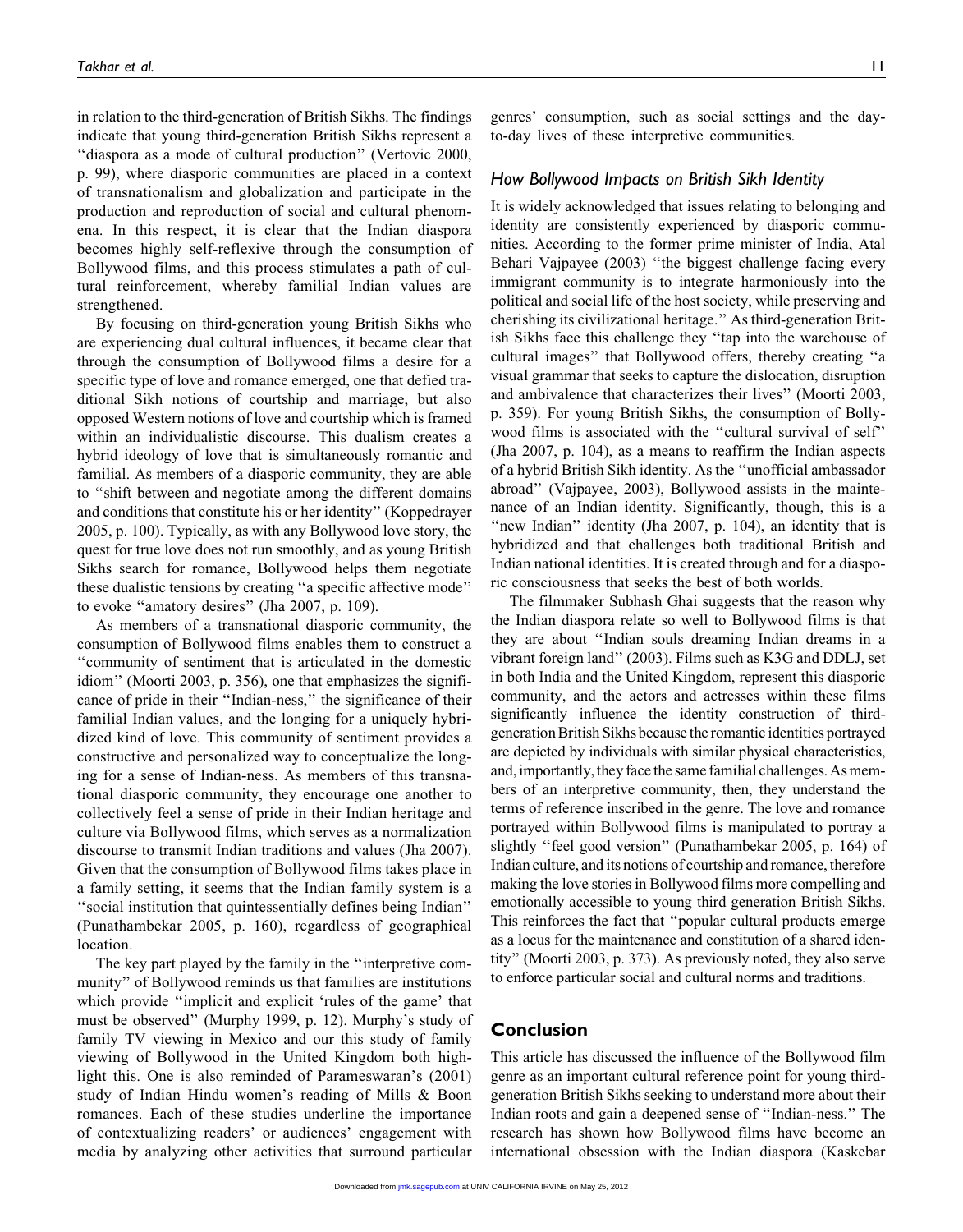1996), and the British Sikh community in the United Kingdom are no exception, as they simultaneously derive pleasure and instruction from Bollywood films. The consumption of Bollywood films ''facilitates and mobilizes the transnational imagination and helps to create new ways for consumers to think of themselves as Asian,'' note Cayla and Eckhardt (2008, p. 216), and they also create a new sense of Indian-ness. As well as this, the Bollywood film genre emerges as a key medium through which pride in Indian heritage is reaffirmed and transferred. Immigrant Sikh parents use Bollywood as a favored means of entertainment that also instructs their children on Indian culture and identity, and thus consolidates their children's sense of ''Indian-ness.'' Moreover, Bollywood narratives revolve around a love story, and Bollywood offers its audience a hybridized version of love that is simultaneously individualistic and romantic as well as collectivist and familial in nature, a veritable ''masala'' of flavors that contains a complex, hybridized ideology. Above all, these Bollywood love stories are always framed within a context that reinforces Indian values and therefore amalgamates Indian traditions and the global market. The global Bollywood film medium, therefore, affects the Indian diaspora at a local level and also reinforces collective Indian values.

There are many more fascinating avenues that unfold from this study, such as the role of the Gurdwara in terms of identity construction of young Sikhs, and how food, music, language, clothing, and event politics may input on the ''Indian imaginary.'' More exploration could also be made of representations of Sikhs in Indian cinema, and the responses of British Sikhs to these often-stereotypical images. Although these did not emerge in the current data, a further study could be built around research questions more focused on these representations. Ultimately, however, what the authors hope they have achieved in this study is to demonstrate the significant part played by this wide reaching and unique genre of film in helping young British Sikhs negotiate the complex terrain of personal and national identity as they engage in quests to find their life partners.

#### Declaration of Conflicting Interests

The author(s) declared no potential conflicts of interest with respect to the research, authorship, and/or publication of this article.

#### Funding

The author(s) received no financial support for the research, authorship, and/or publication of this article.

#### **References**

Anderson, Benedict (1991), Imagined Communities: Reflections on the Origin and Spread of Nationalism. New York: Verso.

- Appadurai, Arjun (1990), ''Disjuncture and Difference in the Global Cultural Economy,'' in Global Culture, M. Featherstone, ed. London: SAGE, 295-310.
- Appadurai, Arjun (1996), Modernity at Large: Cultural Dimensions of Globalization. Minneapolis: University of Minnesota Press.
- Arnould, Eric J. and Melanie Wallendorf (1994), ''Market Oriented Ethnography: Interpretation Building and Marketing Strategy

Formulation," Journal of Marketing Research, 31 (November), 484-504.

- Belk, Russell W. (1989), ''Effects of Identification with Comic Book Heroes and Villains of Consumption on Materialism among Former Comic Readers," Advances in Consumer Research, 16 (1), 414-419.
- ———. (1987), ''Material Values in the Comics: A Content Analysis of Comic Books Featuring Themes of Wealth," Journal of Consumer Research, 14 (June), 26-42.
- Belk, Russell and Richard Pollay (1985), ''Materialism and Magazine Advertising During the Twentieth Century," Advances in Consumer Research, 12, 394-398.
- Bend it like Beckham (2002), Film, Directed by Gurinder Chadha. UK: Kintop Pictures.
- Bhaji on the Beach (1993), Film, Directed by Gurinder Chadha. UK: Channel four films.
- Bhatia, S (2002), ''Acculturation, Dialogical Voices and the Construction of the Diasporic Self," Theory and Psychology, 12 (2), 55-77.
- Britt, Bill (2002), ''Contents, Commerce Deals Offer Answers in Overseas Markets,'' Advertising Age, 73 (18), 22.
- Capozza, Dora, Alberto Voci, and Orazio Licciardello (2000), ''Individualism, Collectivism and Social Identity Theory," in Social Identity Processes, Dora Capozza and Rupert Brown, eds. London: SAGE, 487-490.
- Cayla, Julien and Giana M. Eckhardt (2008), ''Asian Brand and the Shaping of a Transnational Imagined Community," Journal of Consumer Research, 35 (2), 216-230.
- Charmaz, Kathy (2000), ''Grounded Theory: Objectivist and Constructivist Methods,'' in Handbook of Qualitative Research, Norman K. Denzin and Yvonna S. Lincoln, eds. London: SAGE, 44-68.
- Chatterji, Shoma (2007), ''Where East Meets West,'' The Tribune, June 30, p. 8.
- Clifford, James (1991), ''Diasporas,'' Cultural Anthropology, 9 (3), 302-338.
- Cresswell, John (2007), Qualitative Inquiry and Research Design: Choosing Among Five Traditions. Thousand Oaks, CA: SAGE.
- Das, Veena (1976), ''Masks and Faces: An Essay on Punjabi Kinship,'' Contributions To Indian Sociology, 1 (1), 1-30.
- Djelic, Marie-Laure and Sigrid Quack (2010), Transnational Communities: Shaping Global Economic Governance. New York: Cambridge University Press.
- Derne, Steve (2008), Globalization on the Ground: New Media and The Transformation of Culture, Class and Gender in India. New Delhi, India: SAGE.
- Dudrah, Rajinder (2006), Bollywood: Sociology Goes to the Movies. New Delhi, India: SAGE.
- Eckhardt, Giana. M. and Humaira Mahi (2004), ''The Role of Consumer Agency in the Globalization Process in Emerging Markets,'' Journal of Macromarketing, 24 (2), 136-146.
- Fish, Stanley (1976), ''Interpreting the Variorum: Advance or Retreat?,'' Critical Inquiry, 2 (3), 183-190.
- Fiske, S. T (1998), ''Stereotyping, Prejudice, and Discrimination,'' in Handbook of Social Psychology, D. T. Gilbert, S. T. Fiske, and G. Lindzey, eds. New York: McGraw-Hill, 357-411.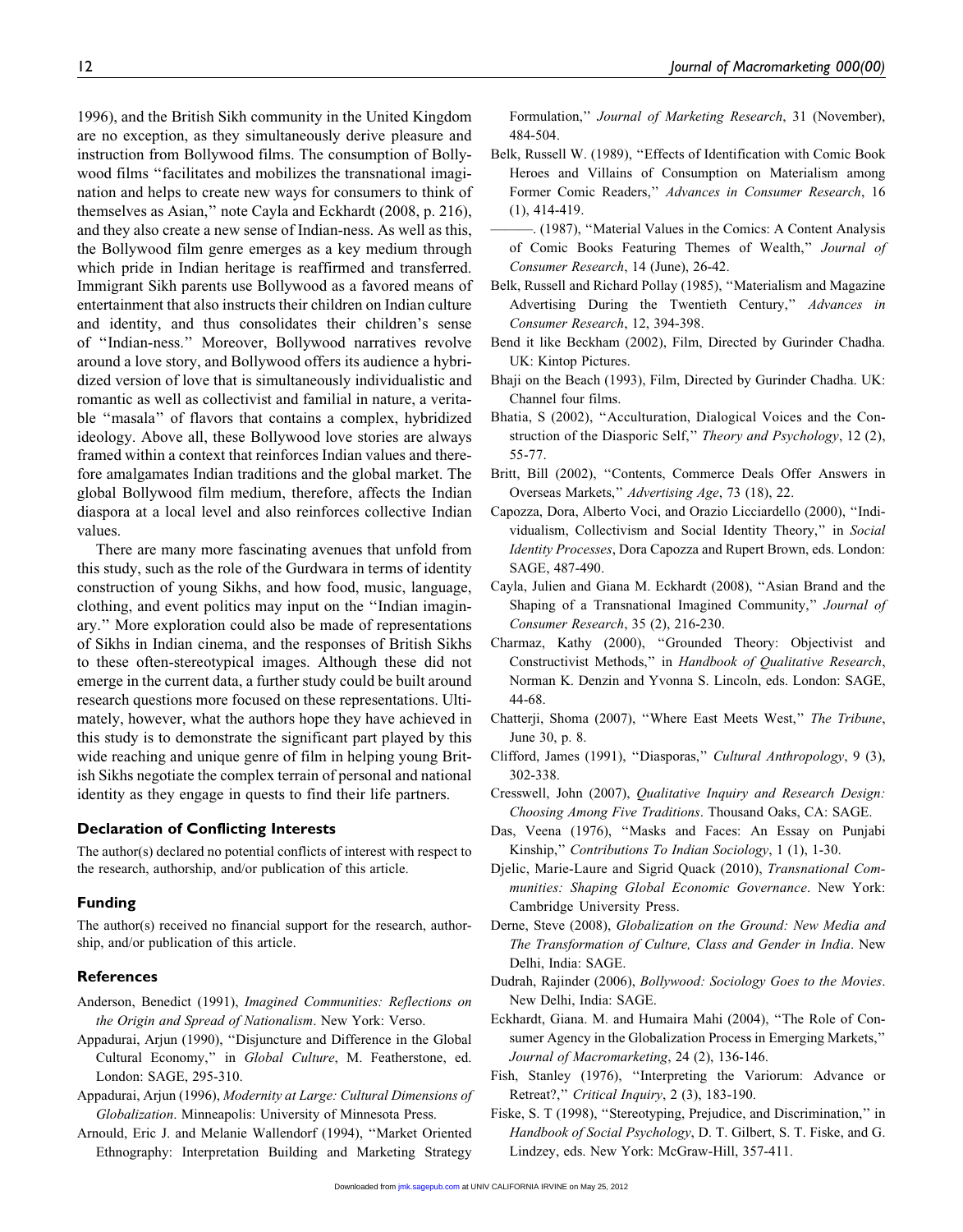- Gaines, Elliot (2005), ''Interpreting India, Identity, and Media from the Field: Exploring the Communicative Nature of the Exotic Other,'' Qualitative Inquiry, 11 (4), 518-534.
- Ganti, Tejaswini (2004), Bollywood: A Guidebook to Popular Hindi Cinema. New York: Routledge.
- Gentry, James and Suraj Commuri (2009), ''Global Family Policy,'' Journal of Macromarketing, 29 (March), 92.
- Gokulsing, Moti, K. and Wimal Dissanyake (2004), Indian Popular Cinema: A Narrative of Cultural Change. London: Trentham Books.
- Harnish, Richard and Robert Bridges (2006), ''Social Influence: The Role of Self-Monitoring When Making Social Comparisons,'' Psychology and Marketing, 23 (11), 961-973.
- Harrington, Lee and Denise Bielby (1991), "The Mythology of Modern Love: Representations of Romance in the 1980's,'' Journal of Popular Culture, 24 (4), 129.
- Hirschman, Elizabeth and Craig J. Thompson (1997), ''Why Media Matter: Towards a Richer Understanding of Consumers' Relationships With Advertising and Mass media,'' Journal of Advertising, 26 (1), 43-60.
- and Morris B. Holbrook (1992), Postmodern Consumer Research: The Study of Consumption as Text. California: SAGE.
- Illouz, Eva (1997), Consuming the Romantic Utopia: Love and the Cultural Contradictions of Capitalism. Berkeley: University of California Press.
- It's a Wonderful Afterlife (2010), Film, Directed by Gurinder Chadha. UK: Bend It Films.
- Jha, Subhash (2007), ''Bride and Prejudice is not a K3G,'' (accessed December 12, 2010), [available at www. Rediff.com/movies/ 2004/aug/30finter.htm]
- Kabhi Khushi Kabhi Ghum (2001), Film, Directed by Karan Johar. India: Dharma Productions.
- Kaskebar, Atul (1996), "An Introduction to Indian Cinema," in An Introduction to Film Studies, J. Nelmes, ed. London: Routledge, 365-391.
- Kerrigan, Finola, Peter Fraser, and Mustafa Ozbilgin (2004), Arts Marketing. Oxford: Elsevier Butterworth-Heinemann.
- Kilbourne, William (2004), ''Globalization and Development,'' Journal of Macromarketing, 24 (2), 122-135.
- Koppedrayer, Kay (2005), ''Hindu Disaporic Consciouness: Srinivas Krishna's Masala,'' Psychology and Developing Societies, 17 (2), 99-120.
- Kozinets, Robert (2008), ''Technology/Ideology: How Ideological Fields Influence Consumers' Technology Narratives,'' Journal of Consumer Research, 34 (April), 865-881.
- (2002), "The Field Behind the Screen: Using Netnography for Marketing Research in Online Communities," Journal of Marketing Research, 39 (February), 61-72.
- $(1997)$ , "I Want to Believe: a Netnography of the X-Philes Sub-Culture of Consumption," Advances in Consumer Research, 24 (June), 470-475.
- Lindridge, Andrew and Kamaldeep Dhillon (2005), ''Cultural Role Confusion and Memories of a Lost Identity: How Non-Consumption Perpetuates Marginalisation,'' Advances in Consumer Research, 32 (1), 408-414.
- Maclaran, Pauline and Miriam Catterall (2002), ''Researching the Social Web: Marketing Information from Virtual Communities,'' Marketing Intelligence and Planning, 20 (6), 319-326.
- Maxwell, Joseph (2005), Qualitative Research Design: An Interactive Approach. California: SAGE.
- Mankekar, Purnima (1999), Screening Culture, Viewing Politics: An Ethology of Television, Womanhood and Nation in Postcolonial India. Durham: Duke University Press.
- Mehta, Monika (2005), ''Globalizing Bombay Cinema: Reproducing the Indian State and Family," Cultural Dynamics, 12 (2), 135-154.
- Miller, Brent (1975), ''Intergenerational Patterns in Consumer Behaviour," Advances in Consumer Research, 2 (February), 93-101.
- Mohabbatein (2000), Film, Directed by Aditya Chopra. India: Yash Raj Films.
- Moorti, Sujata (2003), ''Desperately Seeking an Identity: Diasporic Cinema and the Articulation of Transnational Kinship,'' International Journal of Cultural Studies, 6 (3), 355-376.
- Nihalini, Gulzar and Govind Chatterji (2003), Encyclopaedia of Hindi Cinema. Encyclopaedia Britannica (India) Pvt Ltd.
- Murphy, Patrick (1999), ''Doing Audience Ethnography: A Narrative Account of Establishing Ethnographic Identity and Locating Interpretive Communities in Fieldwork," Qualitative Inquiry, 5 (4), 479-504.
- and Marwan M. Kraidy (2003), "International Communication, Ethnography, and the Challenge of Globalization," Communication Theory, 13 (2), 304-323.
- O'Shea, Janet (1998), ''Traditional'' Indian Dance and the Making of Interpretive Communities,'' Asian Theatre Journal, 15 (1), 45-63.
- Parameswaran, Radhika (2001), ''Feminist Media Ethnography in India: Exploring Power, Gender, and Culture in the Field,'' Qualitative Inquiry,  $7(1)$ , 69-103.
- Prasad, Madhava (2000), Ideology of the Hindi Film: A Historical Construction. New Delhi: Oxford University Press.
- Price, Linda and Amber Epp (2005), ''Rethinking Family Consumption: An Exploration of Family Identity," Advances in Consumer Research, 32 (1), 9-13.
- Punathambekar, Aswin, (2005), ''Bollywood in the Indian-American Diaspora: Mediating a Transitive Logic of Cultural Citizenship,'' International Journal of Cultural Studies, 8 (June), 151-173.
- Rajadhyaksha, Ashish (2003), ''The ''Bollywoodization'' of the Indian Cinema: Cultural Nationalism in a Global Arena,'' Inter-Asia Cultural Studies, 4 (1), 25-39.
- Rajagopal, Arvind (2001), Politics After Television: Hindu Nationalism and The Reshaping of The Public in India. Cambridge: Cambridge University.
- Sarkar, Bhaskar (2008), "The Melodramas of Globalization," Cultural Dynamics, 20 (1), 31-51.
- Shaadi.com. (2010), ''shaadi.com,'' (accessed September 23, 2010), [available at http://www.shaadi.com].
- Sharf, Barbara (1999), ''Beyond Netiquette: The Ethics of Doing Naturalistic Discourse Research on the Internet," in Doing Internet Research: Critical Issues and Methods for Examining the Net, S Jones, ed. California: SAGE, 243-256.
- Shukla, Sandhya (1999), India Abroad: Diasporic Cultures of Postwar America and England. Princeton, NJ: Princeton University Press.